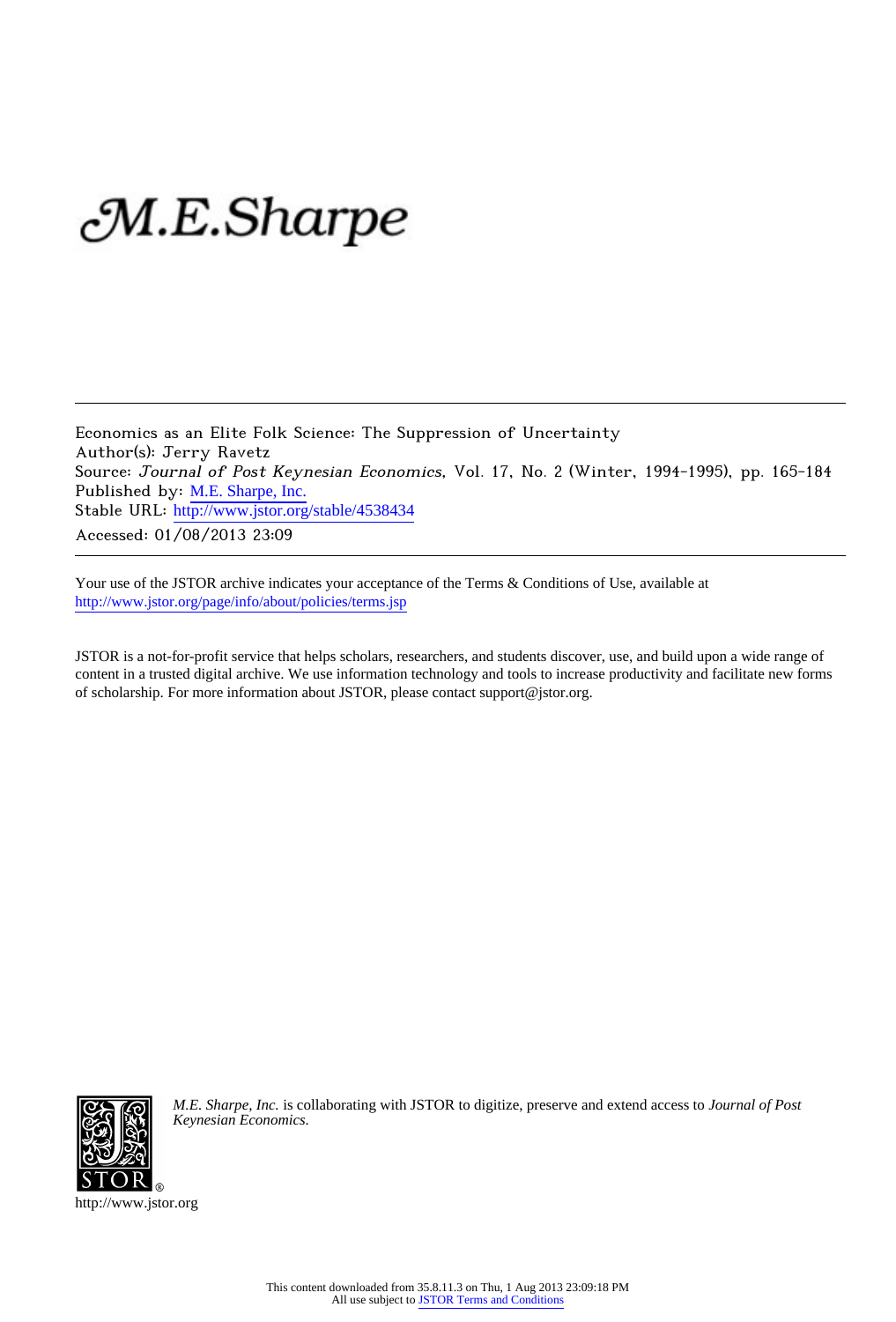## **Economics as an elite folk science: the suppression of uncertainty**

**In this essay I offer a new approach to the analysis of the reasons why mainstream economics has survived and indeed flourished in recent decades in spite of its many trenchant critics. I use the concept "elite folk science" to explain how a discipline can have functions other than those of the increase of positive knowledge, or the improvement of practice. Such other functions can be in the ideological sphere, providing reassurance for a general world view and also a justification and ostensible guidance for practice. When these other functions become dominant, then the credibility of the discipline can persist for some time in spite of the absence of any confirmations of its pretensions to scientific status. This condition is most clearly manifested in the way that the discipline manages uncertainty; although this theme has largely been ignored in the official philosophy of science (to the detriment of all those who have wanted their own disciplines to be "scientific"), it provides a good symptom of the degree to which the discipline relates to an independent extemal reality rather than to its ideological functions. Mainstream academic economics has, I argue, flourished in recent decades largely as such an elite folk science; and I offer some suggestions of how its sudden change to that distorted condition occurred. But that condition may be temporary, and a discussion of the relation of elite with popular folk sciences can indicate possible trends in the future.** 

### **"Elite folk science"**

**The term "elite folk science" would seem to be an oxymoron; but its paradoxical appearance will help us to grasp the special character of its** 

**The author is Director of the Research Methods Consultancy, Ltd., London. An earlier version of this paper was presented at the conference on Keynes, Knowledge and Uncertainty, held at Leeds in March 1993, and is to appear in its Proceedings (Dow and Hillard, 1994). The author is grateful to Roger Backhouse for his very useful criticisms of an earlier draft and for the materials he provided; and also to Hugh Miser for his assistance, including the essay by Parker.** 

**Journal of Post Keynesian Economics / Winter 1994-95, Vol. 17, No. 2 165**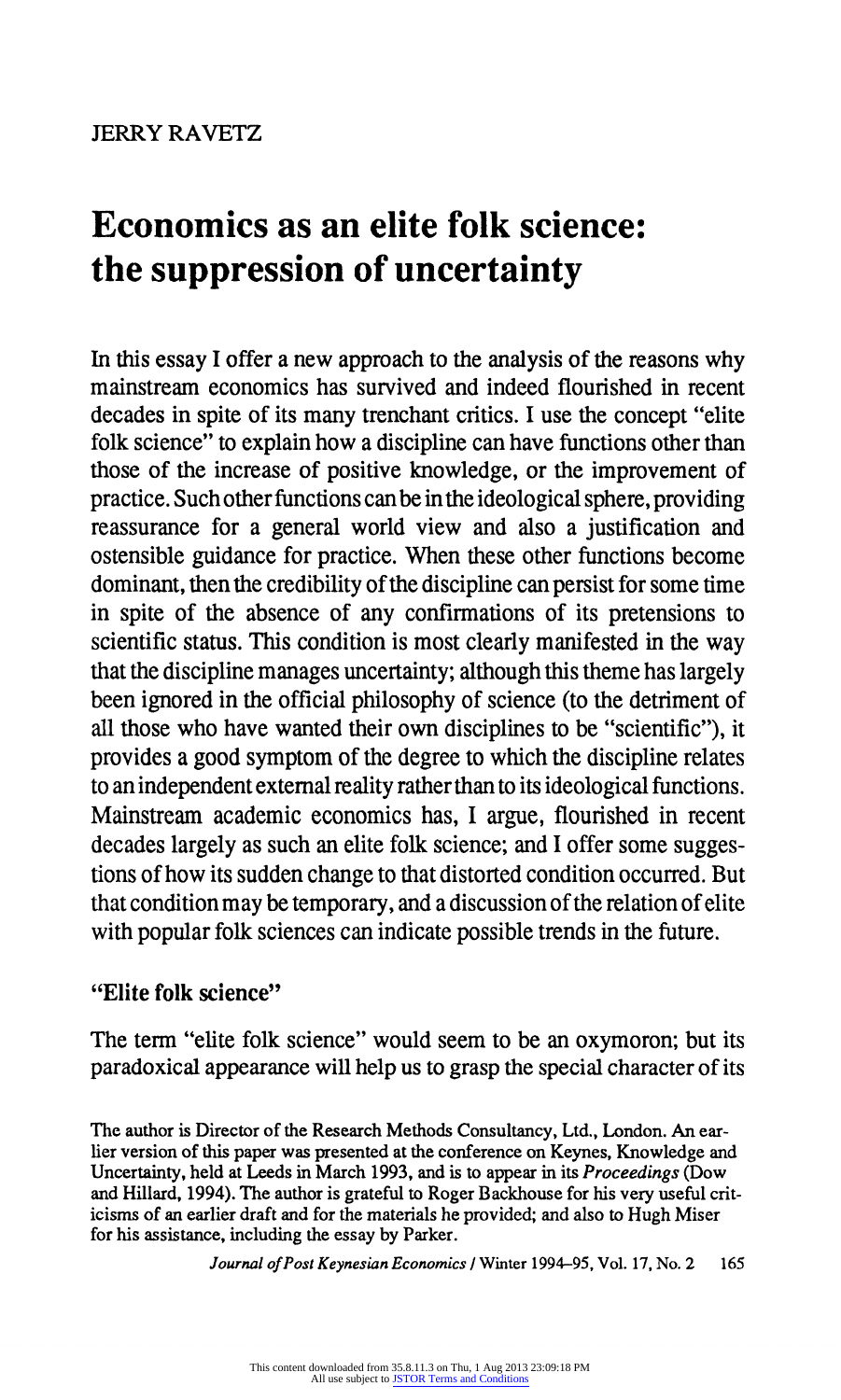**subject. The term "folk science" has already been used occasionally, as an indication of the social location of a science-namely, among the "folk" as distinct from the educated classes. In that case, its formal theoretical content is necessarily slight, and its reality testing is informal. For examples of contemporary popular folk sciences, we have practical crafts like cookery, needlework, fitness, beauty therapy, or DIY. Before the spread of mass education and professionalism, ordinary people were helped to get through life by a variety of popular folk sciences of this sort, notably in the medical field, provided by practitioners who were not too far removed from them socially. There is another sort of traditional folk science, overlapping with this practical sort, that had greater theoretical pretensions, and whose functions were correspondingly more sophisticated. Typical among these are those that in recent centuries have been relegated to the status of "superstitions," such as astrology, numerology, and palmistry. These have to a great extent been displaced by folk sciences with a respectable, scientific pedigree, like popular psychology in its various branches including coping with children, sex, stress, and old age. There is, however, evidence that some of the older sciences of an enchanted world have been making a recovery as part of "post-sixties" culture.** 

**These examples remind us that folk sciences need not be devoid of genuine content, either scientific or practical. Also, as the example of psychology shows, their function is not restricted to assistance in the performance of practical tasks. Equally important, their doctrines explain phenomena that are puzzling or threatening, and also provide assurance in various ways. This is partly accomplished by the very act of explanation, for thereby the phenomena themselves are tamed. Also, the explanation fits them into a pattern that includes a confirmation of the lawful and generally beneficent workings of the world as a whole. And the doctrine is also believed to provide guidance for some relevant body of practice. In such ways, these folk sciences provide security; and it is in respect of this function that I use the term. The "folk" here is the particular clientele, with its particular world view that needs to be buttressed by the body of learning in question. I first found this use of the term in one of Joseph Needham's writings about ancient Chinese natural philosophy; it was in this "functionalist" fashion that he explained the persistence of doctrines that to us seem to have lacked any reliable applicability to the control of the natural world.** 

**Such a provision of security is not an illegitimate function for a body of knowledge. Indeed, it is necessary that someone, somewhere, be-**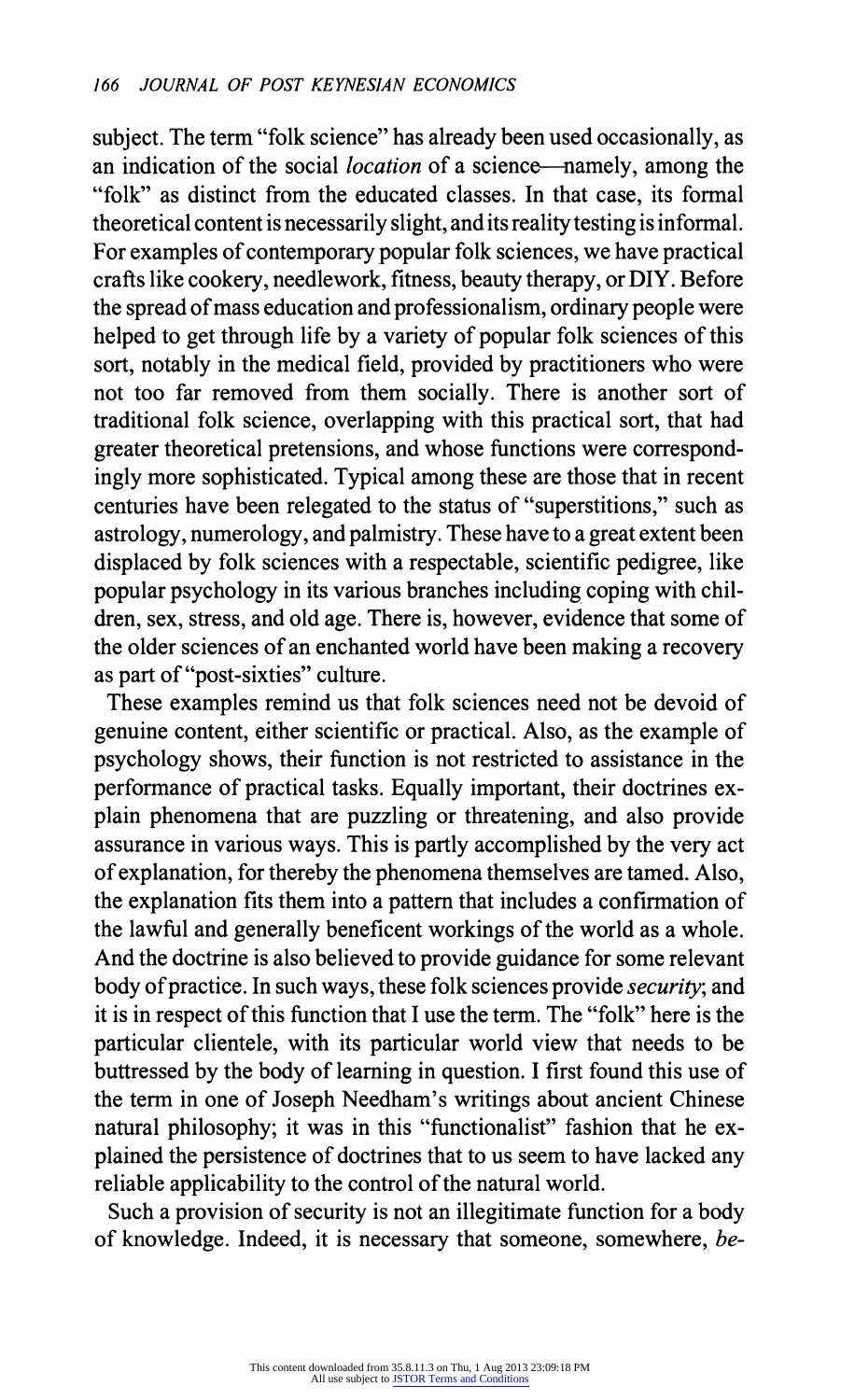**lieves in a subject as having an intrinsic value, related to their world view. This is essential for the preservation of the core of commitment and morale that are necessary for the maintenance of recruitment, support, and above all quality control on the work. (I discussed this topic at great length in my earlier book, Scientific Knowledge and its Social Problems [Ravetz, 1971]; and my views have more recently been corroborated by the Deming school of Total Quality Control in industry [Neave, 1990]). It may seem surprising that elites, particularly those that define themselves by their intellectual accomplishments, should be a "folk" in this sense of needing sciences for reassurance. After all, the replacement of religion by science, and hence of belief by facts, was explicitly intended to accomplish the removal of those false props to security. But in recent decades a great variety of critics have shown that our modem world view, and indeed its core in science, necessarily have many of the functions of traditional beliefs; and in that sense, indepen**dently of their character and quality as sources of positive knowledge, **they function as folk sciences for our modem elites.** 

**There are a variety of other functions for bodies of knowledge, including self-increase (through research), and application of various sorts; but in addition there are training, education, and edification for a broader public. There are also ideological functions, which I shall discuss more below; these relate directly to elite folk sciences. How a particular subject is developed in any given milieu can be considered as a design exercise for optimizing among all these possible functions; some or all ofthem will be present in some degree, and there will always be a tension among them. When one of those functions becomes dominant over the**  others, then it is correct to describe that science in that milieu by that **term. Hence, when I speak of "elite folk science," I refer to a learned discipline in which that particular function of security for its elite clientele is dominant; and in that case the dominant criteria of quality are defined by the folk science function rather than by others. The concept "folk science" enables us to avoid a false dichotomy between a science being simply "real" (or "matured" or "positive"), or being simply "ideological" (and therefore spurious). My point is that the shape of the science, and its dominant criteria of quality, will be determined by the attribute or attributes considered most important by those who govern the social activity of the discipline.** 

**One sign of a discipline having become purely an elite folk science is that the criteria of quality corresponding to its other functions are weakened. To make the point by means of another example, if the**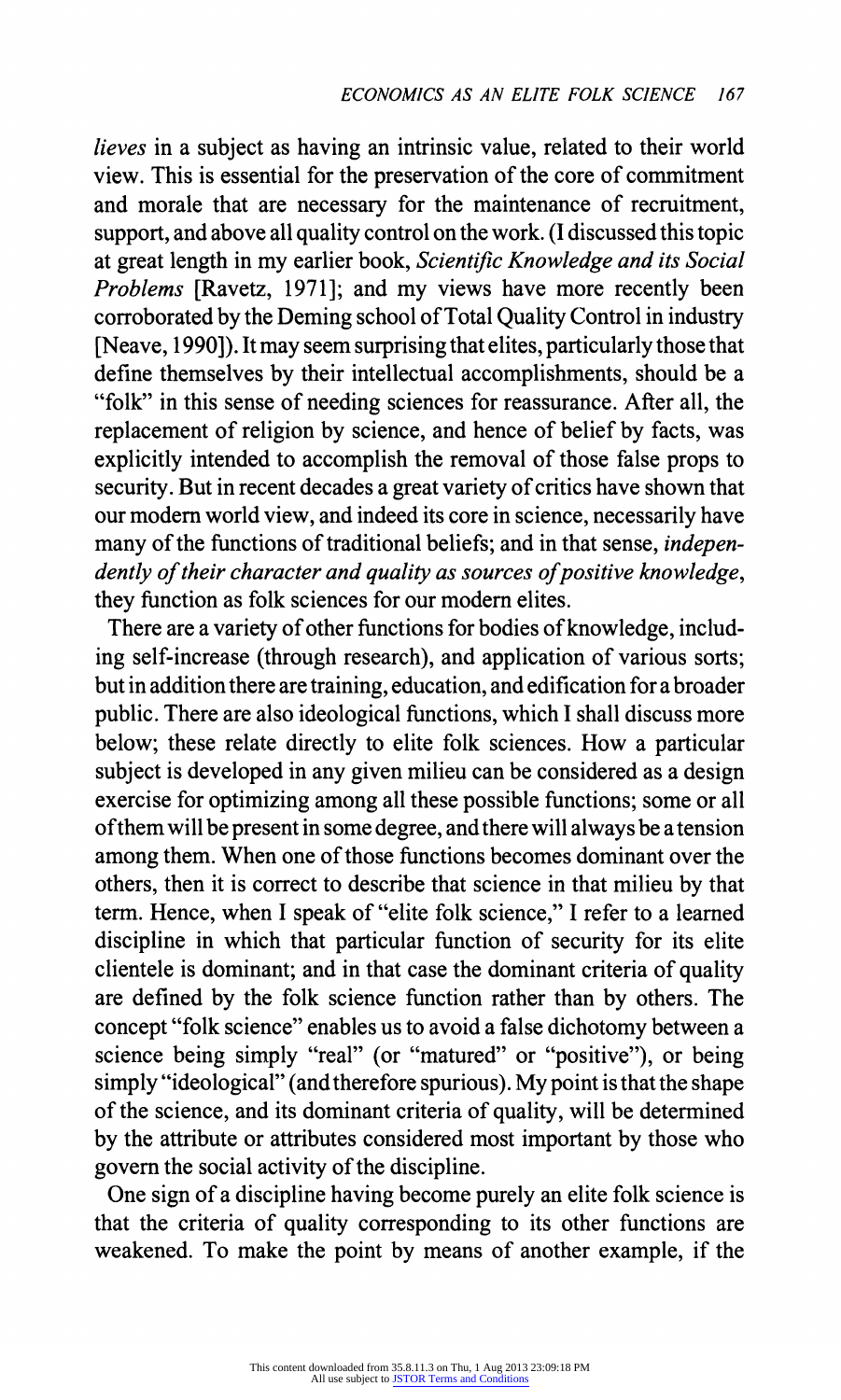**function of self-increase becomes dominant, research may excel but then teaching and popularization will tend to suffer, and the long-term health ofthe field may be affected. Such a phenomenon has been noticed in the case of the natural sciences in universities. Alternatively, if, say, the provision ofjobs through patronage is paramount, then the criteria of quality of research will be adjusted accordingly. Iam not arguing**  against the folk science aspect of learning, only observing that it is one **element of a design. Such an analysis opens the question of how the design of any discipline is established at any time; and this is the subject of the history and sociology of leamed disciplines. For American social science in general, such a study has been made by Ross (1991). Although she does not use the term folk science, her thesis is about just that; thus, "I believe that American social science owes its distinctive character to its involvement with the national ideology of American exceptionalism, the idea that America occupies an exceptional place in history, based on her republican government and economic opportunity"; and also, "The distinctive character of American social science has necessarily had a profound effect on social practice and social thought in the United States" (pp. xiv, xiii).** 

**It could be that the term "folk science" should be replaced by**  "reassurance-science," or, perhaps for an American audience, **"Linus-blanket science," after the immortal Peanuts character. Perhaps I have even retained the term "elite folk science" precisely because of the slight air of paradox generated by this less intuitively obvious interpretation of it: according to my theory, even the elites need their folk sciences. With this expansion of the concept to include "elite folk sciences," some obvious candidates come to mind, notably theology. But there are other well-attested examples, such as linguistics, which has been used for the resurrection or re-creation of old or neglected languages in the cause of re-creating or even creating a national or folk consciousness. Even musicology has served such a function, to say nothing of history and geography. In certain countries in the nineteenth century, history in general was such an elite folk science; hence the later attack on "historicism" led by Popper. A most significant elite folk science was classics, which provided the forma**tion for the Platonic Guardians sent out from Jowett's Oxford to **administer the British empire competently and justly. The rise and fall of lesser academic disciplines can be understood in terms of their varying fortunes as elite folk sciences. My own career in "history and philosophy of science" was made possible by a sense of worry about**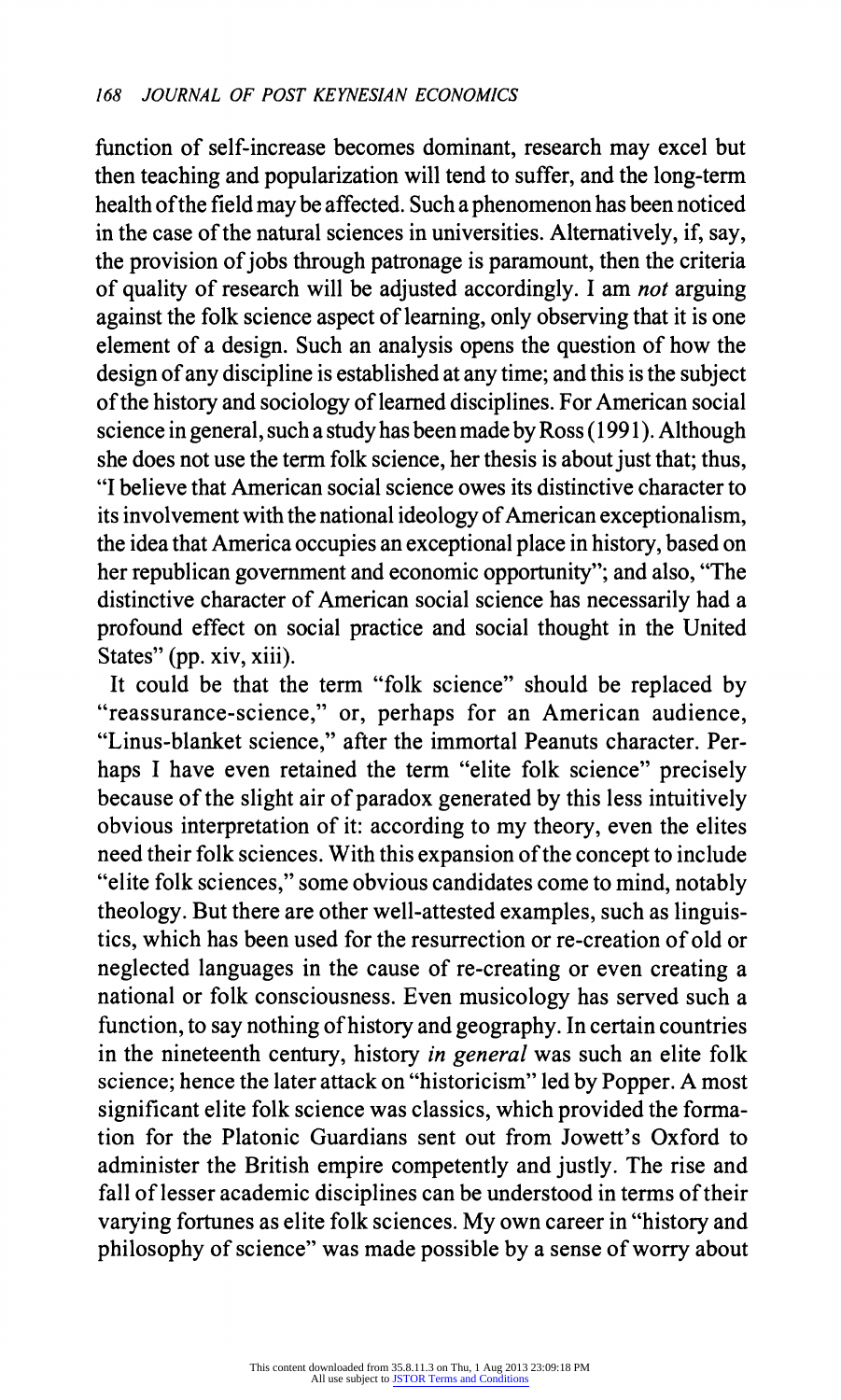**the Bomb among leading scientists, leading to a supportive atmosphere in which resources flowed freely.** 

**For a time, physics functioned as an elite folk science for the Pentagon; its "Project Jason" gathered leading physicists in conclave, in order to tap their collective wisdom. The underlying logic seemed to have been that anyone smart enough to have made the Bomb, would know how to lick the Vietcong. But that was only one manifestation of faith in mathematical-physical science as the means to victory; the conduct of the Vietnam War as if it were a Harvard Business School exercise-in**cluding such means as a reliance on patently spurious statistics of body **counts-exemplifies the scientific and practical vacuity that can follow from the dominance of the folk science aspects of a technical or scientific field. It is clear that the functions of such elite folk sciences are different from those of the "popular" sort; their service is mainly (though not exclusively) on the ideological front, to elite social groups in their various endeavors and struggles. Even on the basis of these few**  examples, one could imagine a history of the elite folk sciences, explain**ing their rise and fall in terms of particular groups and their projects.** 

**When I discussed this topic at length in my earlier book (Ravetz, 1971), one of my principal concerns was with an image of "Science" (modeled on natural science) as an elite folk science in the ideological tradition**  deriving from the Enlightenment. I drew some illustrative examples **from economics, using mainly the writings of Ely Devons and Oskar Morgenstern, toshow how the ideological functions dominated over the ostensibly scientific ones. These examples were noticed by some friendly readers, and perhaps by some unfriendly ones too; and so my**  views on this topic are known to be of long standing. I did then refer to **economics as an "immature folk science" (p. 396, n. 38), thereby combining two separate ideas in a somewhat confusing fashion; but the proper development of those insights has waited until this present occasion. I hope that the idea has now been introduced and explained sufficiently for the purposes of the argument.** 

**The relationship between elite and popular folk sciences is one of mutual influence and conditioning. An elite folk science may have an avowedly political function, serving to legitimate some cause around which the masses can be rallied (notable here are history, linguistics, and geography, to say nothing of religion). On the other hand, a successful elite folk science must also cohere with the presuppositions of a broader audience in some respects, lest it lose the resources and protection that it needs from its patrons among the elite and by extension**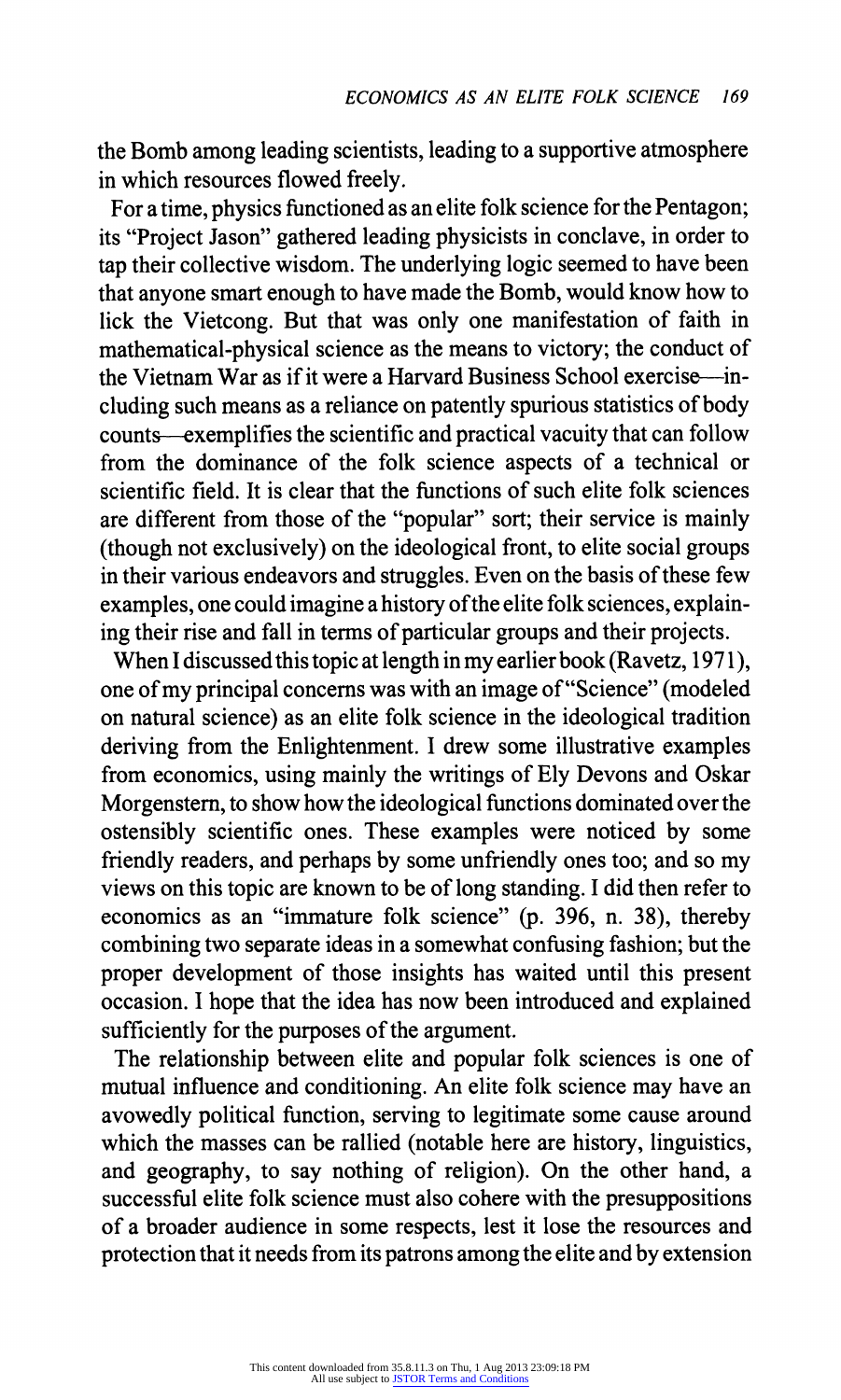**from society in general. Relations can be quite nuanced; thus in man**agement there are several strands, including the "airport terminal" **literature, which is practical, aphoristic, and frequently inspirational, alongside the academic teaching, which is strongly conditioned by the mathematical ideals of economics. Another important example is medicine, where the "complementary" tendency may be seen as the continuation of a popular folk tradition that is now being adopted by a section of the elite as part of their new, green cosmology. Through its history, economics has exemplified these various relationships. Its recent developments can be explained thereby, and its future prospects may be gauged in their terms.** 

### **Uncertainty and science**

**The awareness of uncertainty in science has been increasing at a dramatic rate over the past decade. On one hand, we may interpret this as a welcome recognition of the new character of the problems of the global environment, in which it is now becoming recognized that our knowledge is frequently swamped by our ignorance. On the other hand, we may see it as the decline of an official image of certainty and exactness within science, which is as old as modem science itself. The possibility of a mathematical science with no bounds to its penetration of natural phenomena was proclaimed in the seventeenth century by Descartes and Galileo, and repeated for the nineteenth century by Laplace. Even the quantum-level uncertainty discovered by Heisenberg left much of this ideology untouched; that is why "chaos theory" has recently caused such a philosophical stir. This image of certainty has of course had great plausibility, but it has always been contradictory tothe practice of scientific research and debate. Its dominance can be understood partly in terms of its convenience for teaching, but also as a result of the political functions of "Science" as an elite folk science. It was promoted as a competing paradigm of genuine knowledge by anticlerical forces in their long battle with the churches, and in that role had to pretend to total certainty.** 

**In view of this long unchallenged image of the "exactness" of real science, it could be considered paradoxical that actual research in the quantitative natural sciences involves above all the control of inexactnesses along with other forms of uncertainty. This is the lesson learned by any perceptive student in a good course in a matured experimental science. But this knowledge, which is largely intuitive and**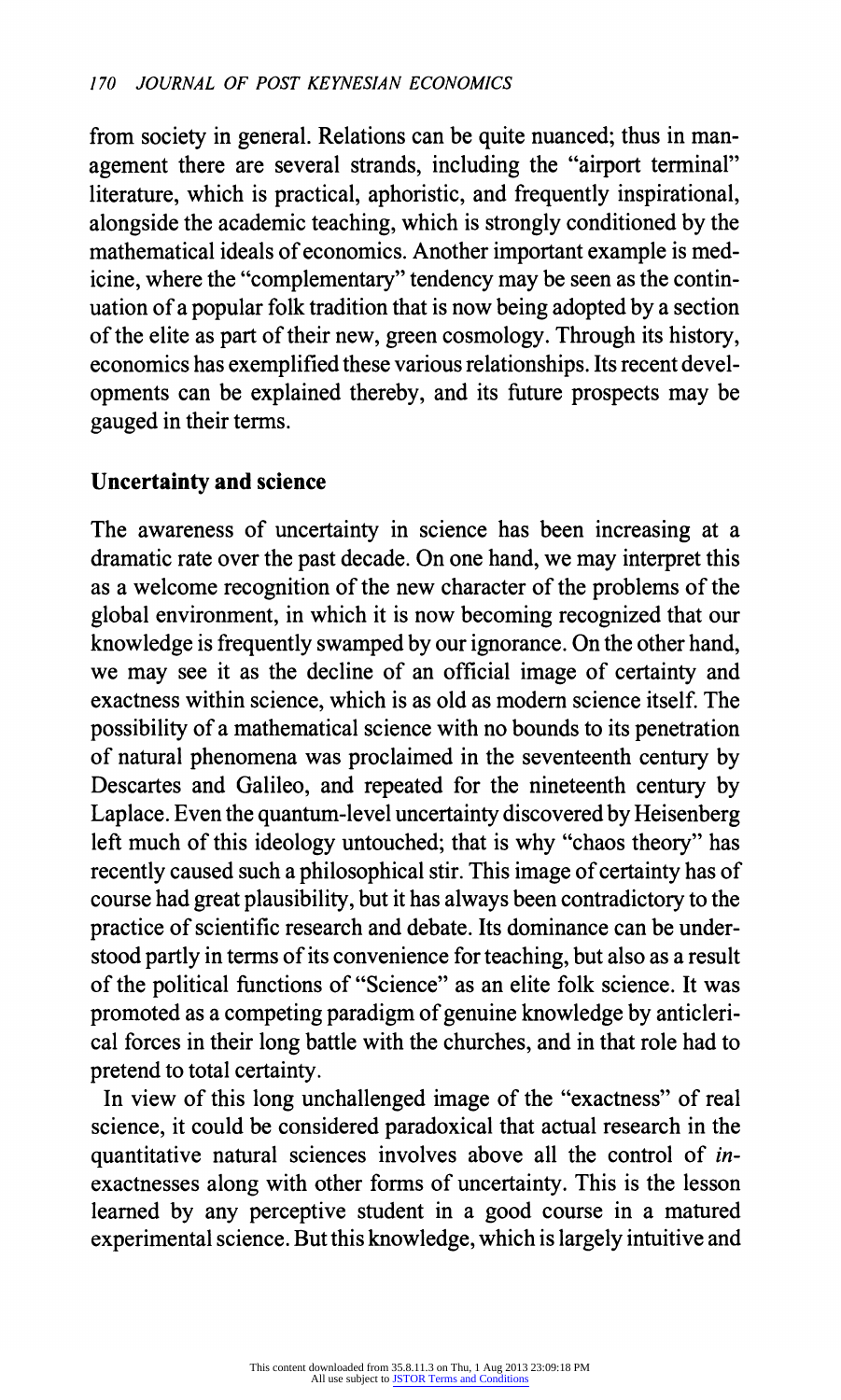**craft-based, is something of a craft secret shared among skilled practioners. Such an understanding makes no contribution to the elite folk science of "Science"; indeed, it undermines its pretensions to certainty, and so it gains no audience. Hardly any philosophers of science have recognized it, and those who have done so have been largely ignored (I count N.R. Campbell [1928] and also myself [Ravetz 1971] among those). Hence, those on the outside who have wanted or needed to imitate the natural sciences took the appearance of certainty and exactness as the reality, and were then launched on a path of illusion and futility. Any success they had could not be based on a deepening theoretical interaction with data representing an external reality, but occurred only because their functions as an elite folk science were effectively dominant over all the others.** 

**These are fairly bold statements to make, partly because they involve a claim of a "false consciousness" among certain scientists as a social group. They might also be considered to have relativist implications, along the lines of some notorious recent anthropological critiques of science (Latour, 1987). That is not my intention; the successes of science in providing particular sorts of knowledge about the natural world, and particular sorts of power over it, are not in question. But there is no doubt that, until quite recently, the history of science was devoted to showing that scientists progressively kept on getting the right answers; and the philosophy of science, to showing how that would happen infallibly. Uncertainty and ignorance were, in these scholarly traditions, simply negatives whose only role was to be located and then vanquished. The lacunae in successful scientific theories (as in those of Harvey or Darwin), and the actual errors (as in Newton's theory of light and Lavoisier's theory of acid-formation through "oxygen") were generally suppressed in standard histories; and failed research programs, such as those of the Laplace school in Napoleonic France, were handled with tact. So it is small wonder that those possessed of "physics-envy" would take an idealized, indeed fantasized, image of science for their model. One such discipline was, notoriously, behavioristic psychology; and another, as Mirowski (1990) has argued, was early neoclassical economics.** 

**In such circumstances of ignorance and delusion about the management of uncertainty in empirical science, it was only to be expected that large-scale vacuity, in natural science and technology as well as in social sciences, should sometimes occur. The criteria of quality that had previously been implemented as skills in a craft, partly tacit fashion for the maintenance of good work in matured scientific disciplines, were**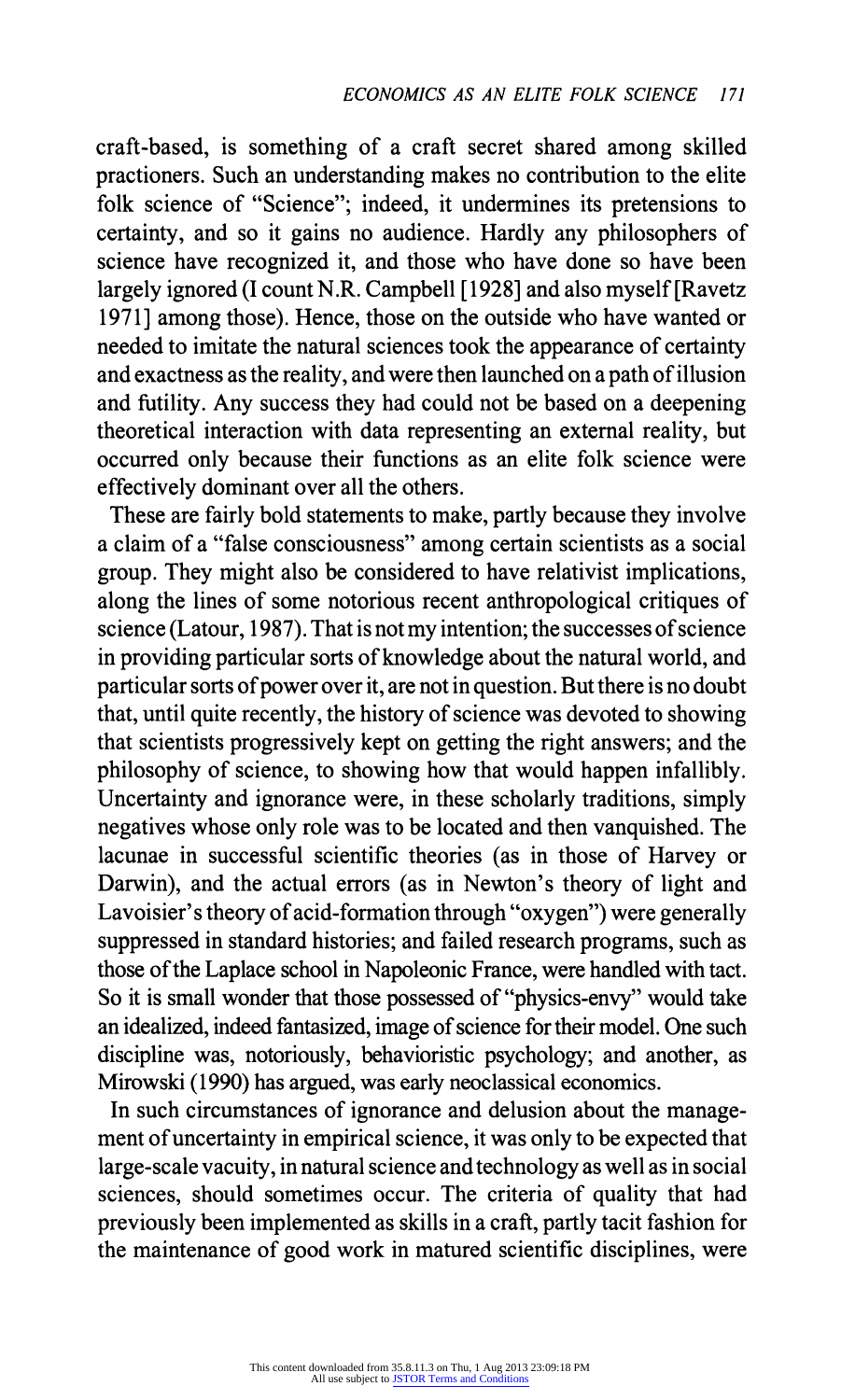**only imperfectly transferred to newer fields. Lapses of quality control in novel and complex technologies such as civil nuclear power and space exploration led eventually to their downfall. Some very influential technologies were quite vacuous; "Star Wars" was an egregious example, but that could occur only because of the self-destructive contradictions of previous theories of nuclear strategy (Ravetz, 1990a); and these were related to a series of formal, pseudo-mathematical sciences of "decision" and "management." In these circumstances, one can speak of a new and significant sort of pseudo-science of our times, one defined not by its cosmology (as astrology or numerology) but by its methodology. I call this a "GIGO-science," referring to the American acronym, "Garbage In, Garbage Out" which defines the limits of possible improvement of input data by a computer program. I have defined such a science as one where uncertainties in inputs must be systematically suppressed, lest the outputs become indeterminate. Recently, Andrew Stirling (1993) has provided a simple test: If the precision of expression goes up as the accuracy of measurement goes down, the science is likely to be GIGO, or vacuously pseudo-quantified.** 

**In recent years increasing attention has been paid to uncertainty and ignorance in science; indeed, there was a session at the meeting of the American Association for the Advancement of Science in 1993 devoted to this theme, at which I made a contribution (1994). With my colleague S.O. Funtowicz, I have attempted to clarify the question in a fashion useful forpractice (1990). We have devised a notational system in which the three sorts of uncertainty affecting any quantitative statement are**  distinguished. We call these spread, assessment, and pedigree; they **roughly correspond to precision, accuracy, and state of the art; and philosophically are at the technical, methodological, and epistemological levels. The system is named by the acronym NUSAP, the first two letters standing for numeral and unit, respectively. Distinctions such as these are familiar to modelers; they know about data uncertainties, which can be controlled to**  some extent, and also about parameter uncertainties within the model, but **they are now becoming aware of "model uncertainties" relating to the open (and perhaps unanswerable) quesfion of whether the model has any relation at all to the outside world.** 

### **Uncertainty and economics**

**Others have commented on the need of mainstream economics to ignore theoretical uncertainty. Brian Arthur (1993) tells of his gradual disen-**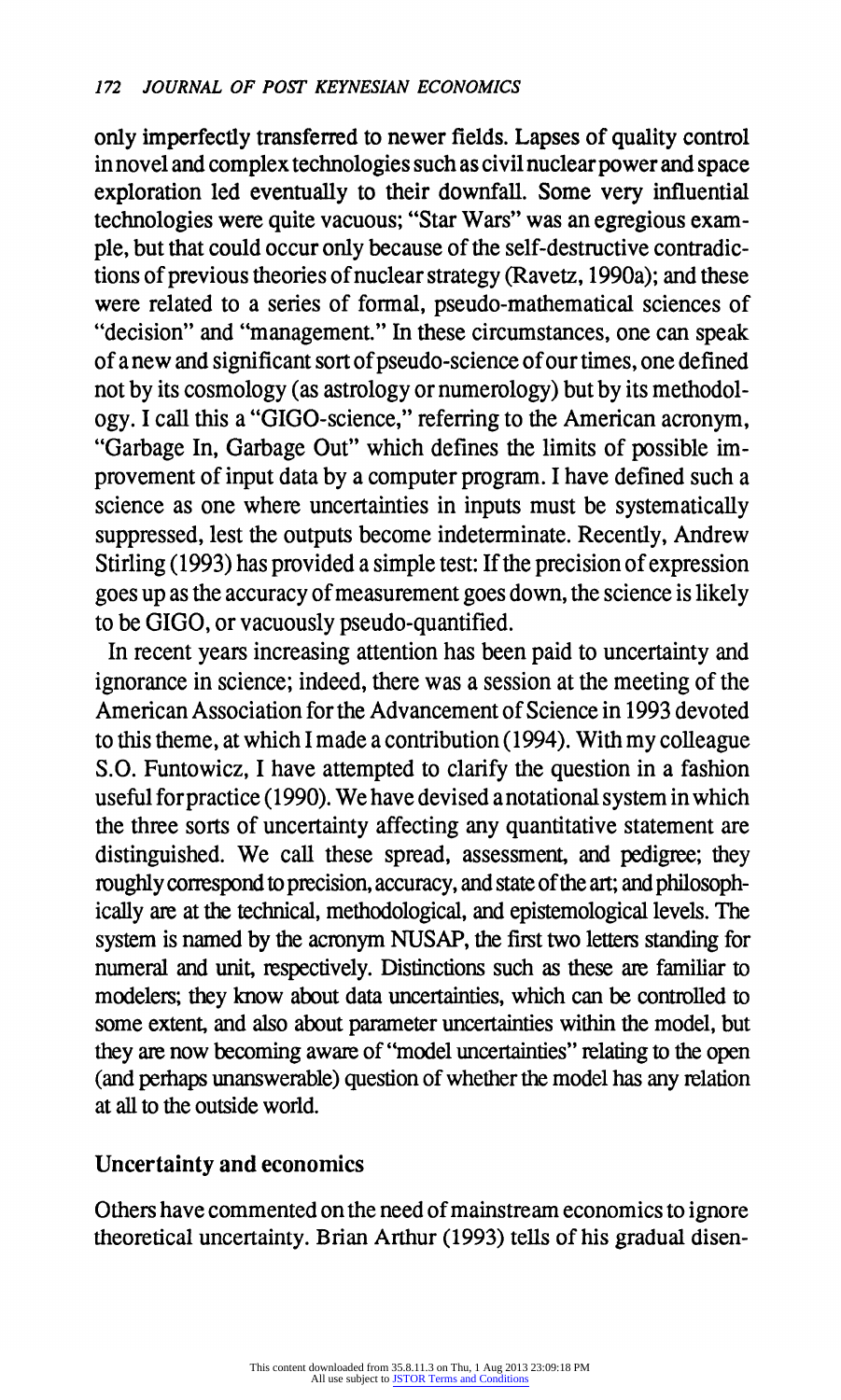**chantment with the assumptions of equilibrium and "diminishing returns" (which supported the elite folk science that recommended a "hands-off' policy by goverunents). His theory of "increasing retums" yielded history-dependence, unpredictability, and a number of other real-world properties. He then recalled the alarm of economists of previous generations about unpredictability. In 1939 John Hicks was quite explicit about the consequences of incorporating unpredictability into mainstream economics, if the (patently unrealistic) assumption of perfect competition were to be abandoned. According to Hicks, "Under monopoly the stability conditions become indeterminate; and the basis on which economic laws can be constructed is therefore shom away.... The threatened wreckage is that of the greater part of economics" (quoted in Backhouse, 1985, p. 145). Economics then had to choose between an uncertain reality and an unreal certainty, and opted for the latter. According to Arthur, the tools for the former option have now become available, through the work of himself and his colleagues at the Santa Fe Institute.** 

**My own experience of the suppression of uncertainty in mainstream economics was more on the empirical side. I had not noticed this tendency when studying economics as an undergraduate, perhaps because my teachers at Swarthmore College stood out against it. I still recall an inspiring public lecture by Clair Wilcox, a former Roosevelt**  "brains-truster," about the pitfalls in aggregated social statistics. Indeed, **it was many years later, when my friend Alan Coddington encountered econometrics, as an ex-physicist recruited to the quantitative social sciences, that I leamed the horrid truth from him. For he had naively**  asked his colleagues about the "error bars" on their calculated quantities, **and he had been given short shrift. It seemed to him then that the whole subject of econometrics depended on techniques that would get a student thrown out of any respectable first-year course in physics. For a while afterwards, he cried "Emperor's clothes," and then tuumed tohigh theory and Shackle.** 

**A conviction that Coddington was right and his many colleagues wrong came through my discovery of Oskar Morgenstem's neglected classic, On the Accuracy of Economic Observations (1963). There he reminded his colleagues of all the complexities and uncertainties in such basic variables as "price." He also told the cautionary tale of the 1920 census of the Bulgarian pigs, where a change in calendar produced a false conclusion of the doubling of the stock; I was told later that this bogus statistic had been accepted as quite significant for a while in the**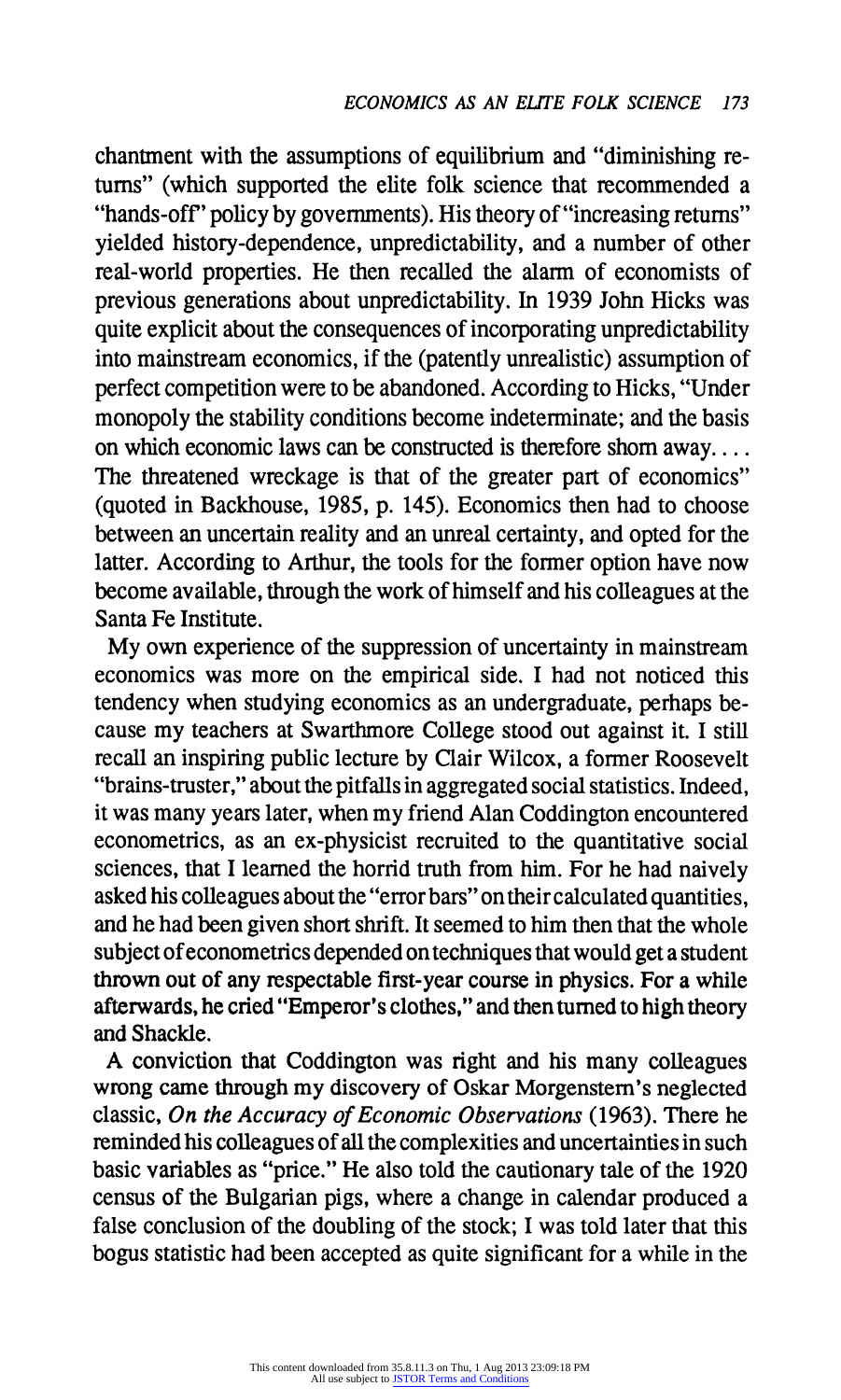**1920s. (I leave it as an exercise to students of social statistics, what sort of pitfall was created by the calendar change.) I was privileged to meet him, very shortly before his death; he told me that he could never understand why his colleagues failed to appreciate his point about quality of data. He was present at a seminar on pseudo-quantification that I gave at the Institute for Advanced Study in 1977. None of the economists there dared to contradict me in the presence of the master, but as soon as I was out in the corridor, I was seized, and assured fervently that real economists know all about uncertainty and teach it to their students; it is just those wicked journalists who purvey spuriously precise numbers to the public. Later I tried to discern what influence Morgenstern's book had had; and in his Festschrift (1967), I found just one single essay, by Shubik, which touched indirectly on the theme of uncertainty and quality of data; all the others were orthodox.** 

**Even when mainstream economists attempt sincerely to understand and control the real world, their methodological heritage can betray them. A notorious recent example of this is the affair of the "Fisher**  equation,"  $MV \equiv PT$ , where M is money supply, V is velocity of **circulation, P is price level, and T is number of transactions. This was seen as a sort of "synthetic apriori" proposition, embodying a necessary truth about the real economy (hence the three lines in the equality sign); and so monetarist policy for the control of inflation was based on a rearrangement of terms to**  $P = MV/T$ **. (The similarity to a basic law of** the physics of gases,  $PV = RT$ , should not be overlooked). Perhaps the **economists were the victims of the doctrines they learned from the philosophy of science, which concentrated on abstract problems of validation of theories while ignoring the principles of measurement. For the uncertainties in the interpretation of the Fisher equation are very deep. It is not even clear whether the equation is really an identity, in the case of an aggregate of real transactions with a variety of real prices, and "price level" is well known to be partly an artifact of the definition of indices. Worse, the uncertainties in the practical definition of "money supply" turned out to be extreme; indeed, bitter experience produced "Goodhart's Law," that "any monetary aggregate which the authorities try to control automatically becomes subject to distortions which render such control difficult in the extreme" (Hodgson, 1993). After a succession of failed definitions of "money supply" through the 1 980s, which rendered economics more risible than ever in the public view in Britain, the whole strategy was abandoned.** 

**Of course, not all economists ignore the uncertainties in their quanti-**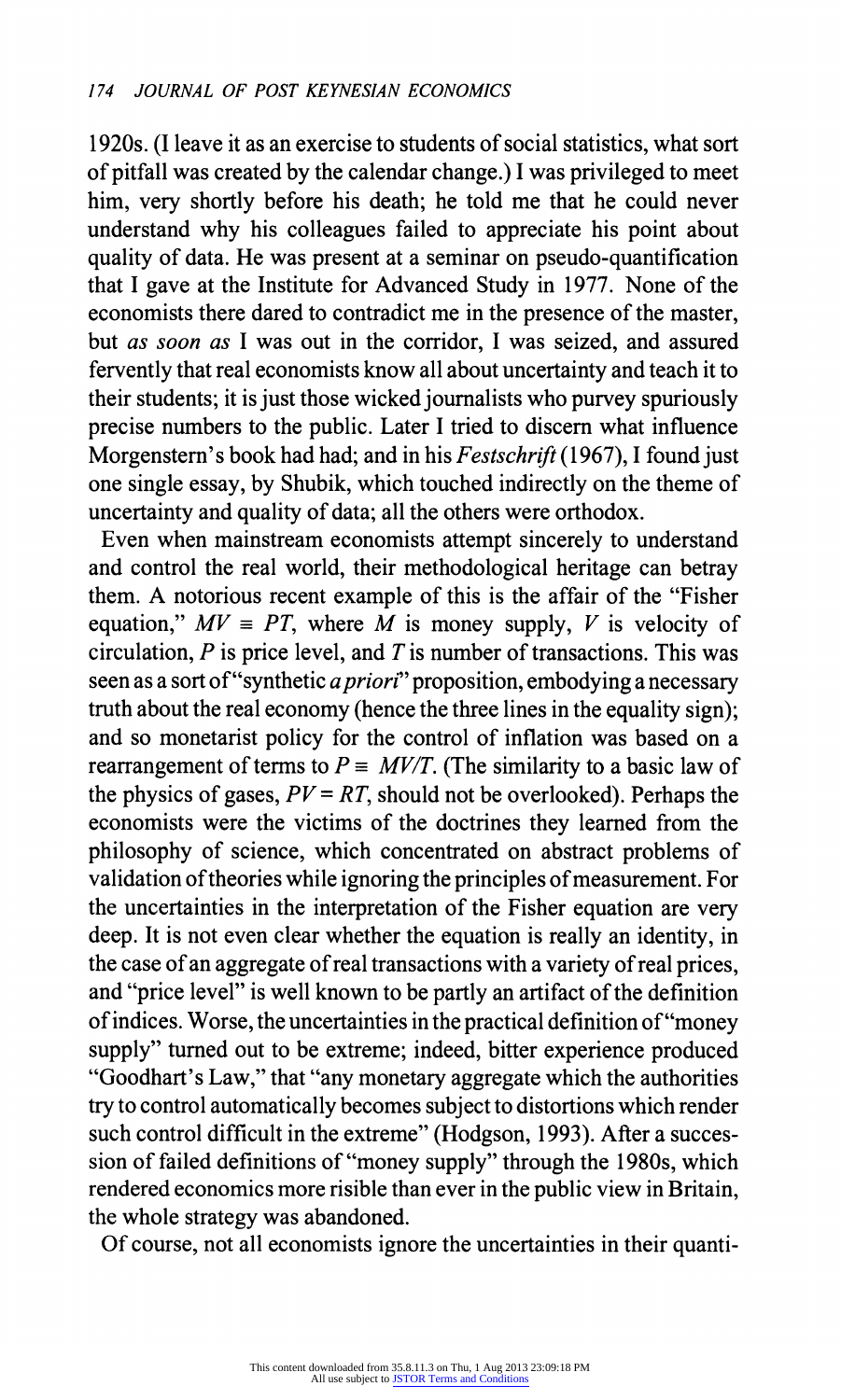**tative arguments. Some take explicit account of them, and handle them with an appearance of great care. But even there, the appearance can be deceptive. A case in point is W.D. Nordhaus, who has been writing on the theme of "a little bit of global warming could be good for you." Analyzing one of his recent papers (1991) in an essay written with my colleague (Funtowicz and Ravetz, 1993), we observed how he manages, or rather manipulates, uncertainty in his quantitative arguments. In a table of eleven entries (Table 1), five have numerical values (in billions of dollars) around -1 or -2, expressed to three significant digits, and five are unquantified. By contrast, the first entry, for impact on farms,**  is a large interval,  $-10.6$  to  $+9.7$ . The uncertainty in this swamps all the **other entries, rendering their precision (as well as that of its own endpoints) quite meaningless. If this "error-bar" interval were carried through the subsequent calculation, itwould all be patently vacuous. But by ignoring this gross uncertainty and focusing on smaller uncertainties, Nordhaus plausibly massages his calculated quantities, making various "ad hoc" adjustments, based on "hunch," so that his final figure, though nearly meaningless scientifically, is presented as quite weighty for policy. A good name for such a methodology might be "meta-GIGO."** 

**On the theoretical side, the revisions by Ingrao and Israel (1990) to the well-known thesis of Mirowski (see Backhouse, 1991) also fit my analysis. They describe a change in the theoretical economists' paradigm around 1910 from mechanics to abstract mathematics; this resulted from a recognition of the failure of the previous research program. This move also cohered with the ideals of the "modern" style that was just then being created, in the aesthetic and scientific spheres alike (Funtowicz and Ravetz, 1992). In that way, an axiomatic economics, forever searching for rigor at the price of losing all hope of contact with the empirical world, functioned as a folk science for the very rarefied elite that inhabited the most hallowed of the groves of academe.** 

**Where does all this get us? In his classic methodological statement of 1953, Milton Friedman argued that it is all right, indeed laudable, for economics to have assumptions that are "wildly inaccurate descriptions of reality" so long as it predicts well (Backhouse, 1985, p. 278). Since that positive attribute is generally conspicuous by its absence, the justification of mainstream economics is reduced to its internal consistency alone. In this respect it is methodologically similar to the modern**  interpretations of some of its distinguished predecessors in the mathe**matical human sciences, such as astrology and numerology. They rested on an assumption (which we now reject) that the cosmos is sentient and**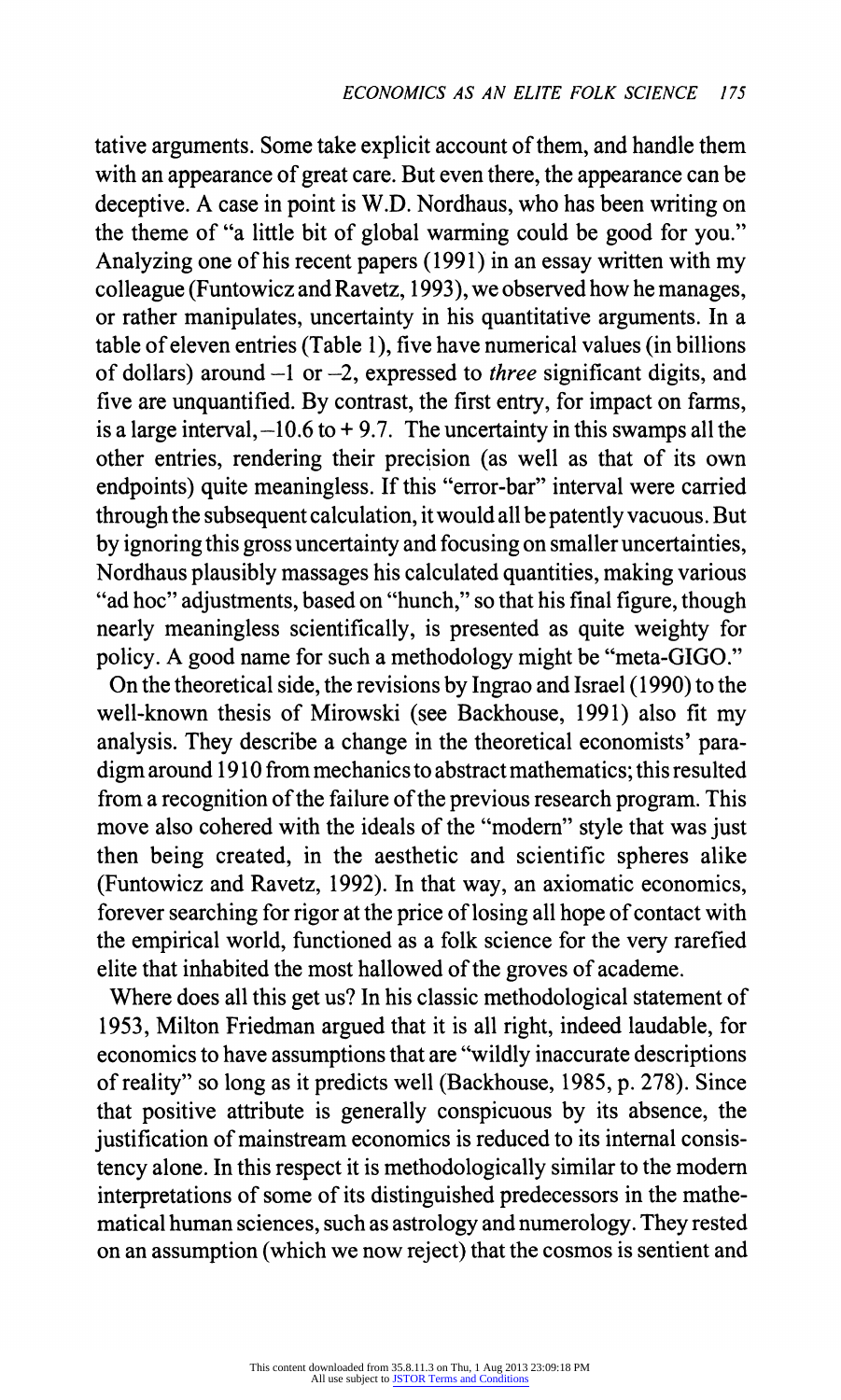| $V^{\text{S}}$<br><b>Sectors</b>                                                                                                                                                          | <b>Billions (1981\$)</b>              |
|-------------------------------------------------------------------------------------------------------------------------------------------------------------------------------------------|---------------------------------------|
| Severely impacted sectors<br>Farms<br>Impact of greenhouse warming and $CO2$ fertilization<br>Forestry, fisheries, other                                                                  | $-10.6$ to $+9.7$<br>Small $+$ or $-$ |
| Moderately impacted sectors<br>Construction<br>Water transportation                                                                                                                       | ?                                     |
| <b>Energy and utilities</b><br>Energy (electric, gas, oil)<br>Energy demand<br>Nonelectric space heating<br>Water and sanitary                                                            | $-1.65$<br>1.16<br>--?                |
| Real estate<br>Land-rent component<br>Estimate of damage from sea-level rise<br>Loss of land<br>Protection of sheltered areas<br>Protection of open coasts<br>Hotels, lodging, recreation | $-1.55$<br>$-0.90$<br>$-2.84$         |
| Total<br>Central estimate<br>Billions, 1981 level of national income<br>Percentage of national income                                                                                     | -6.23<br>$-0.26$                      |

#### **Table 1 Impact estimates for different sectors, for doubling of C02, U.S. (positive number indicates gain; negative number loss)**

**Sources: Nordhaus 1991, Table 6, p. 932.Underlying data on impacts are summarized in EPA (1988). Translation into national-income accounts by author. Details are available on request.** 

**rational. The detailed assumptions of mainstream microeconomics are at least as bizarre in detail (all-wise traders, instantly clearing markets), but its cosmology fits our common sense better. Indeed, it is only as an elite folk science that we can understand the power of mainstream economics up to now; and perhaps also we can thereby assess its points of vulnerability.** 

#### **Economics as an elite folk science**

**My introduction to this section is simplicity itself; I need only quote the words of the master (with thanks to John Hillard):** 

**[A]s living human beings, we are forced to act. Peace and comfort of mind require that we should hide from ourselves how little we foresee. Yet we must be guided by some hypothesis. [Keynes, vol. 15, p. 124]**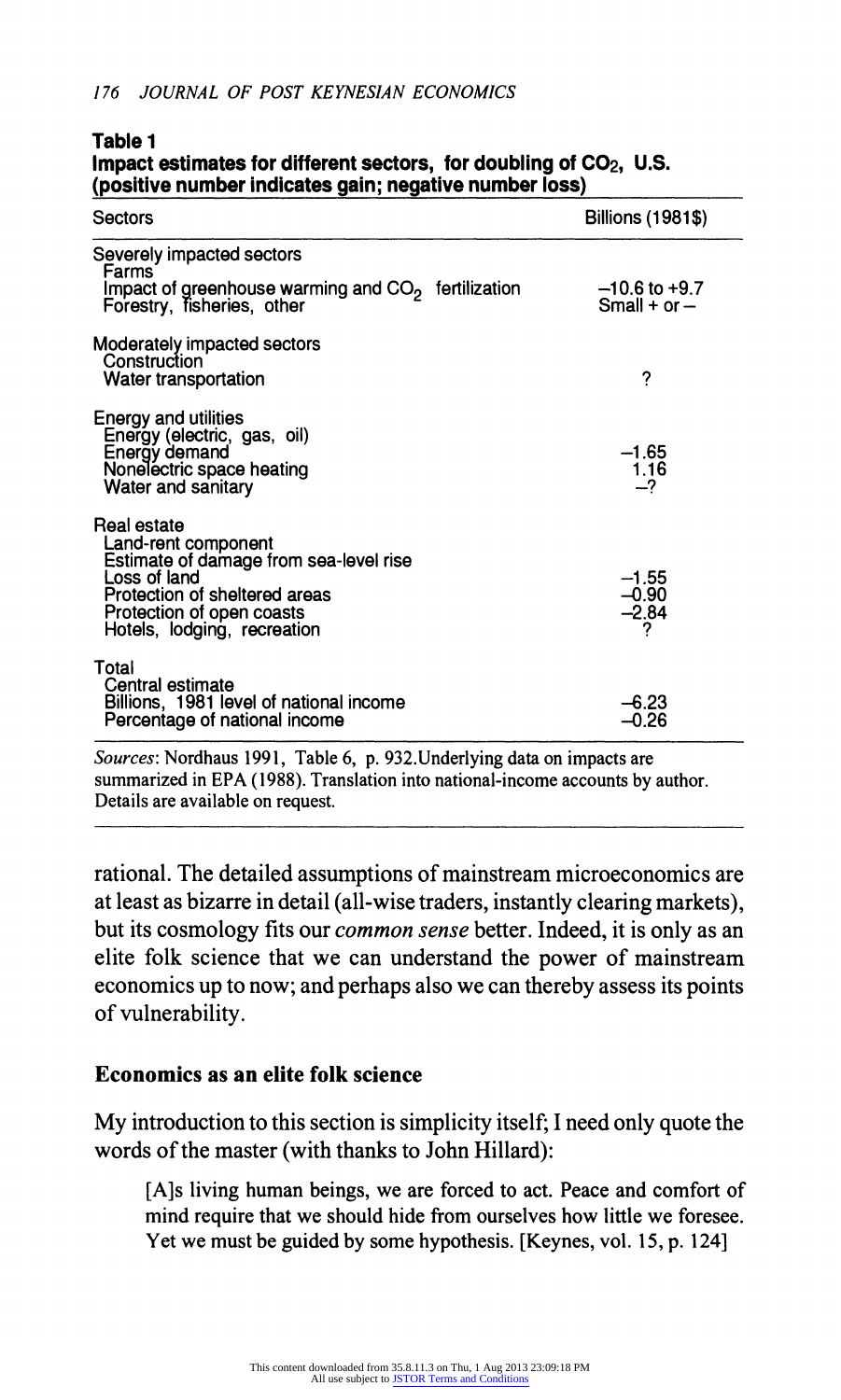What better general explanation of the prevalence of folk sciences, even **elite ones, could be found? At that point, Keynes was discussing a philosophical conundrum-namely, the assumption that the future will resemble the past. Hence, his remarks were in the domain of generalized human psychology. Shifting our focus somewhat, from people in general to social groups, we are ready to consider mainstream economics as an elite folk science.** 

**For this we might make use of an analogy, derived from a story told to me long ago in Poland. This was not one of the classic anti-Soviet jokes that were an unintended but highly valued byproduct of socialism. Rather, this seems to have been a true story, about a sympathetic American who came to the State Planning Institute, and was surprised to find econometrics of a rather "bourgeois" sort being used unself-consciously. After a while he asked whether he might talk to some Marxist economists. "Ah, our Marxist colleagues! Of course," came the answer. "We'll make an appointment for you with them at the University, where they teach the young. We are too busy just keeping the economy running." For one of the many tragic ironies of socialism was that Marx had spent his life analyzing capitalism, and offered precious little help for the building of socialism. Yet the socialist system needed its ideological legitimation in Marxism, and so Marxist political economy became an elite folk science for the apparatus, providing formulas and cliches that were retold and memorized in varying degrees in various institutional settings.** 

**Could there be an analogy here with free-enterprise, quick-buck capitalism? Certainly, no one who operates on a real market behaves remotely like the model actor of microeconomics. Brian Arthur has made a computer simulation of a real market, and shown that agents can indeed manage its inherent uncertainties successfully; but the mainstream assumptions about markets are quite irrelevant (Arthur, 1992). But we do live in an economic world largely defined by "possessive individualism"; and the dominant social practice comes closer to that**  ideal (if one might use the term) in the United States than anywhere else. **Hence, neoclassical economics "feels right" there. With its borrowed prestige as a branch of the elite folk science of Science, it legitimates short-termism, union-busting, junk-bond finance, and perhaps also the Trumps, Boeskys, and Millkens of that world.** 

**Some economists might be shocked at this imputation of covert political messages in their austere doctrine. But economics has always had a commitment to policy, which means politics; and its leading theoret-**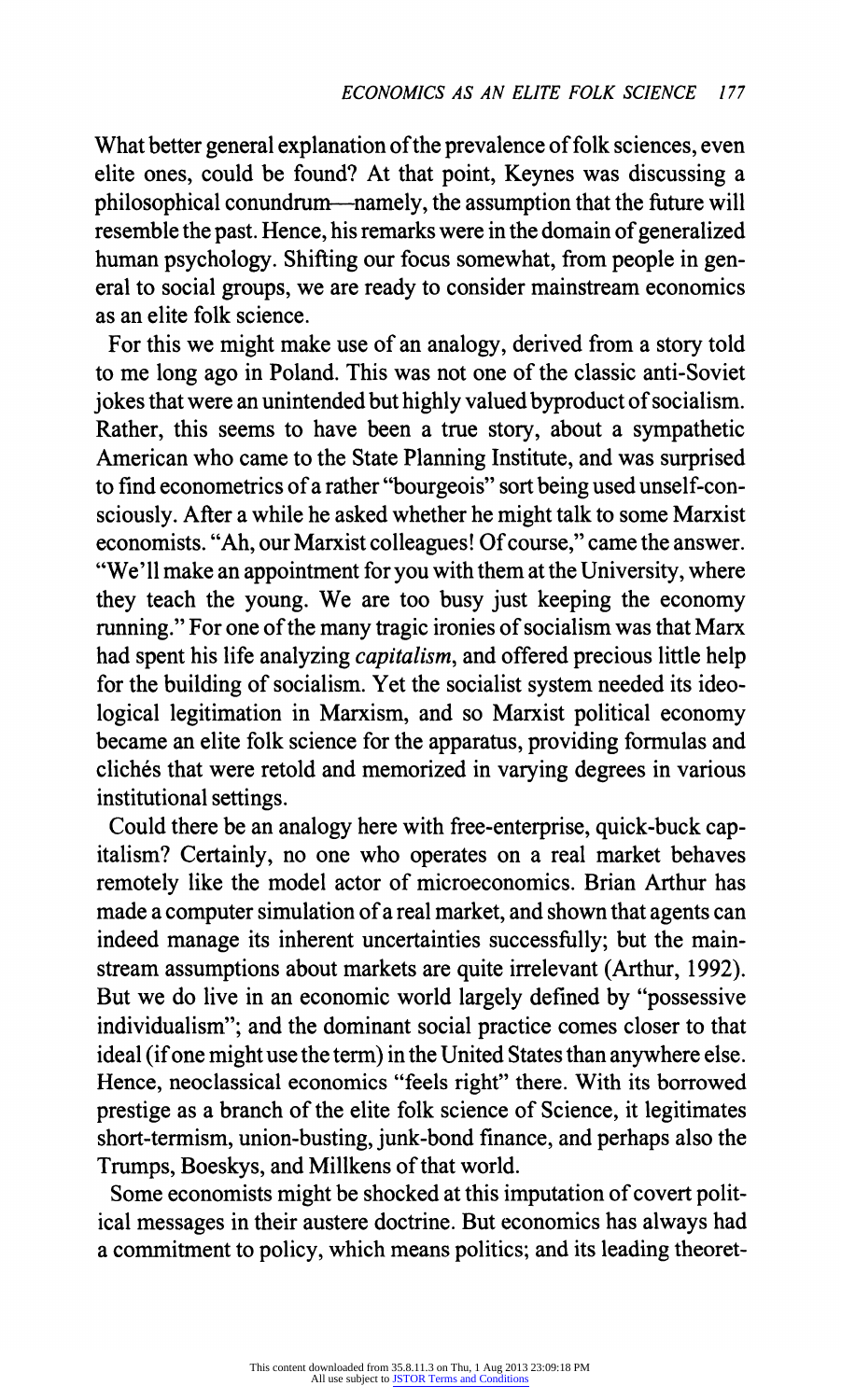**ical problems in any given milieu can be understood in terms of the societal challenges to which responsible economists responded. In this way its functions as an elite folk science were open and proper. As Parker (1993) has shown, the shaping of economics by politics in the United States has a long and open history. The mathematical way was distinctly unpopular in the States through all the decades down to the 1950s, as American economics traditionally had a strong ethical, sometimes even a populist, tinge. Also, during all the debates between opposed tendencies, explicitly involving the folk science aspects (including the appeal to Science), there was considerable attention to the characteristic uncertainties of the discipline. Arguments centered on which style, theoretical or empirical, was the best way of coping with them (Yonay, 1994).** 

**In the light of this previous history, it becomes a challenging and important problem to elucidate the sudden rise to total dominance of the ostensibly apolitical mathematical style in American economics in the late 1940s and early 1950s. From being the pursuit of a small handful of brilliant outsiders, it became the ruling paradigm in academic economics within a few years. It was all over by 1957; then Kenneth Boulding said, "there are only a few economists today who would call themselves institutionalists, .. . and there is not anything which would be called an institutionalist movement"; and the Marshallian, the genuine neoclassicals, were eliminated at the same time (Yonay, 1992). This change was not merely the substitution of one ruling tendency by another, for (as Yonay has argued) the character of the discipline changed radically. All the tendencies to mathematization that had been developing over the decades, as described by Mirowski and by Ingrao and Israel, suddenly became hegemonic in the academic profession of economics particularly in the United States. This was not because of great successes in new theoretical syntheses; rather to the contrary, for the most important theoretical advance of that period was Arrow's Theorem, which proved the impossibility of an important aspect of the mathematical program. Once established, this paradigm became exclusive in many ways, partly by the nornal processes of academic preferment conducted with characteristically American ruthlessness, but also by its construction of an "iron cage" (Yonay, 1992). This operated by a "socially constructed ignorance"; if students had no acquaintance with**  anything outside the arcane technicalities of their subject, and in partic**ular were deprived of acquaintance with the history of economic thought, then the dominance of this style would have strong tendencies**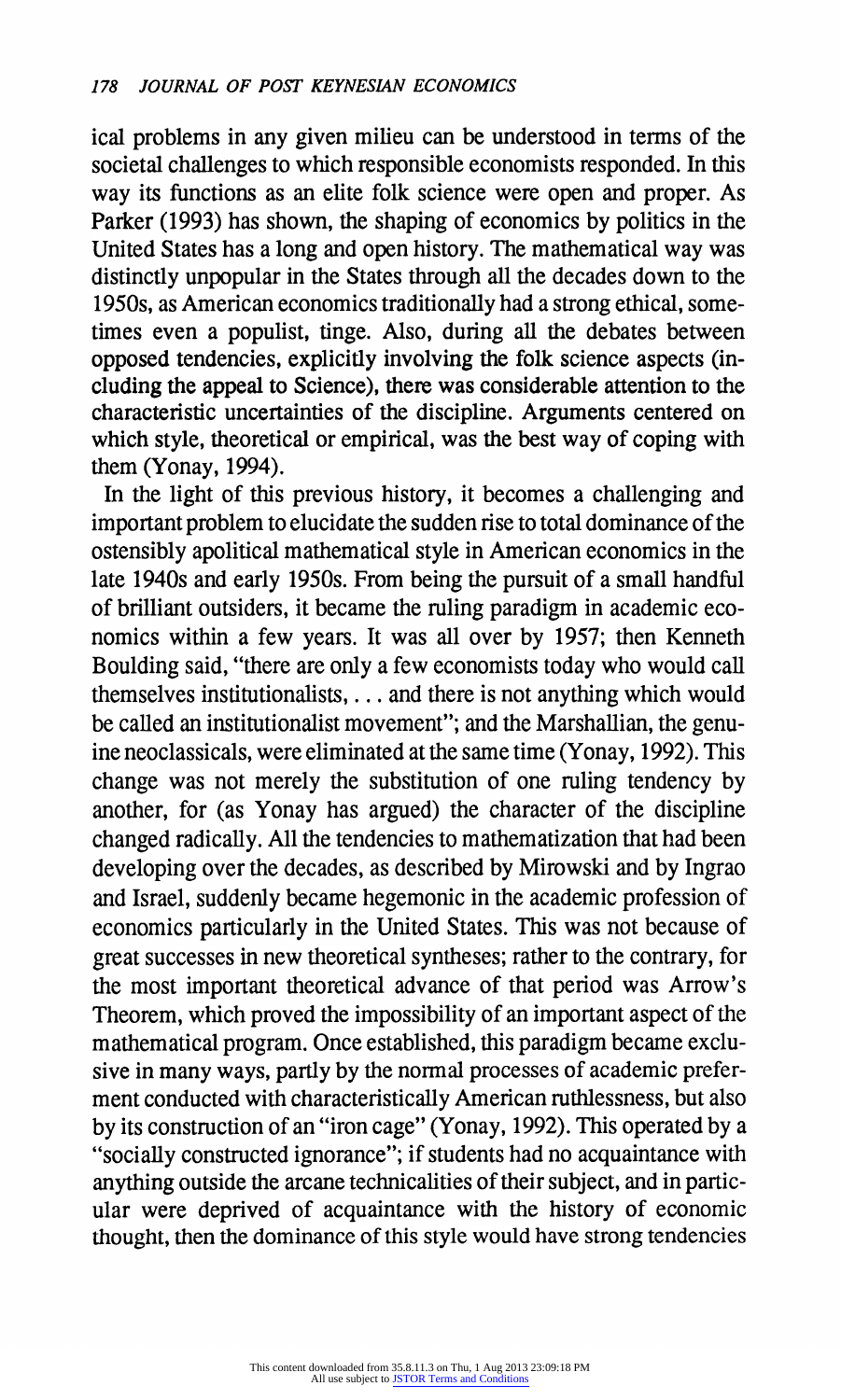**to self-perpetuation. And then the elite folk science aspects of the discipline could swamp all the others, and so academic economics earned its reputation of splendid indifference to the brute realities of the economy, and also its style of equally splendid contempt for the uncertainties that pervaded its arguments.** 

**Historical research on this very important transition is just beginning; but I cannot resist some speculations of my own. Certainly, "scientism" in the social sciences was then running strongly in many quarters. Thus, a prominent social scientist at the London School of Economics advocated abolishing the study of the history of those disciplines, as it was an impediment to their becoming truly scientific (Wootton, 1950). And during the 1950s the field of geography in Great Britain expenenced a temporary takeover by enthusiastic mathematizers. These and other significant phenomena, such as the professional popularity of "modem architecture," can be seen as manifestations of the rise of a general style of "modernism." This had its inception very early in the twentieth century, and by midcentury had spread from the visual arts, music, and mathematics to many fields of activity. Its ruling assumption was that the "classical" style was incorrect in believing that reality could be directly apprehended; rather, an abstract, formal analysis was necessary for elucidating its deep structure (Funtowicz and Ravetz, 1992). Such general currents were doubtless important in the triumph of the mathematizing tendency in economics; but to explain the very sudden rise to hegemony in one place of a tendency in social science which, after all, goes back more or less continuously to Hobbes, one tends to seek for more special circumstances.** 

**Could it possibly have had something to do with the McCarthyite witch hunt in the American universities? Anyone who lived through that period will remember the victimization and humili ation of distinguished scholars in all fields, the summary expulsion of those younger faculty who lacked tenure, the fishing expeditions of the Federal Bureau of Investigation, and the atmosphere of real terror engendered by the various state un-American committees. This was the period when many nonCommunist liberals and radicals became fiercely anti-Communist in order to avoid extennination by association. It was after all the son of a Jewish socialist immigrant, named after the radical poet Walt Whitman (and whose brother was named after the great socialist Eugene V. Debs) who promulgated the "Non-Communist Manifesto" for world economic development (Rostow, 1960), and then proceeded to mastermind the Vietnam debacle. It is then not a paradox that the founders of**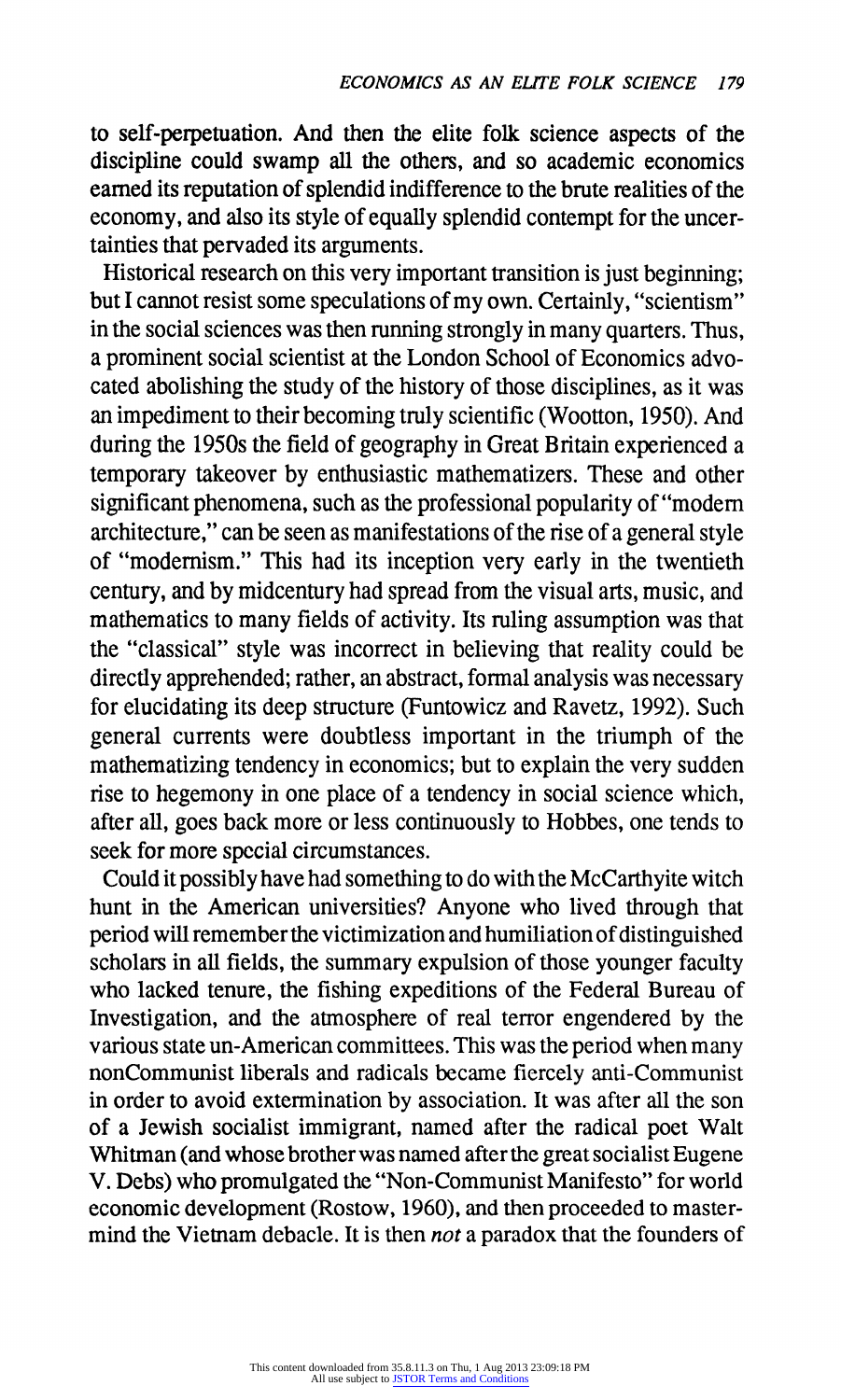**the new, abstracted economics were generally liberals, and their institutionalist opponents conservative. We might even speculate that for more than a decade a rigorously abstracted mathematics was the only professionally viable alternative to virulent and vacuous free-enterprise propaganda in American academic economics. And by the time the McCarthyite miasma had begun to clear, the continuity with past liberal traditions was broken. The abstract style became adopted as the form for the new elite folk science of economics, in which any political liberalism, covert or overt, was conspicuous by its absence. There was then no institutionally effective challenge to the teaching that eventually produced "the Chicago boys" with their openly political agenda, tested during the restabilization of Chile.** 

**In the context of such a gross politicization of an ostensibly pure academic discipline, it could even be that its counterintuitive, abstract doctrines are an asset. If the standard research paradigm included any features relating closely to problems of the ordinary world of economic affairs, then apprentice scholars might be led into the temptation of including those features in their analyses, and thereby hann their careers by challenging the necessarily banal assumptions of the paradigmatic model. But when patently unreal mathematical exercises are the sole permitted fare of aspiring economists, then their function as a pure rite de passage is established. (I am indebted to Neva Goodwin for discussion of these themes.) Those who emerge in later years as distinguished scholars, and who are thereby entitled to pontificate on the economy, may then speak the same language as politicians, journalists, and ordinary people. They too juggle with the patent uncertainties of such macro variables as inflation, unemployment, interest rate, and balance of payments. But they have earned the right to do so, in the eyes of their own elders and controllers, by demonstrating their unswerving loyalty to the party line. So the analogy goes, as Marxism was an elite folk science for the nomenklatura of socialism, so is mainstream economics for the contemporary robber barons of the Anglo-American variety of capitalist society.** 

**And there is a most important difference. As time wore on, Marxism lost more and more, and eventually all, of its plausibility. Capitalists and proletarians were either absent from socialism, rendering Marxism irrelevant, or they were present in new forns, rendering it subversive. As an elite folk science under socialism, with functions becoming ever more purely ideological, Marxism became hollow, rotten, and dead.** 

**By contrast, to the extent that a modem economy is based on masses**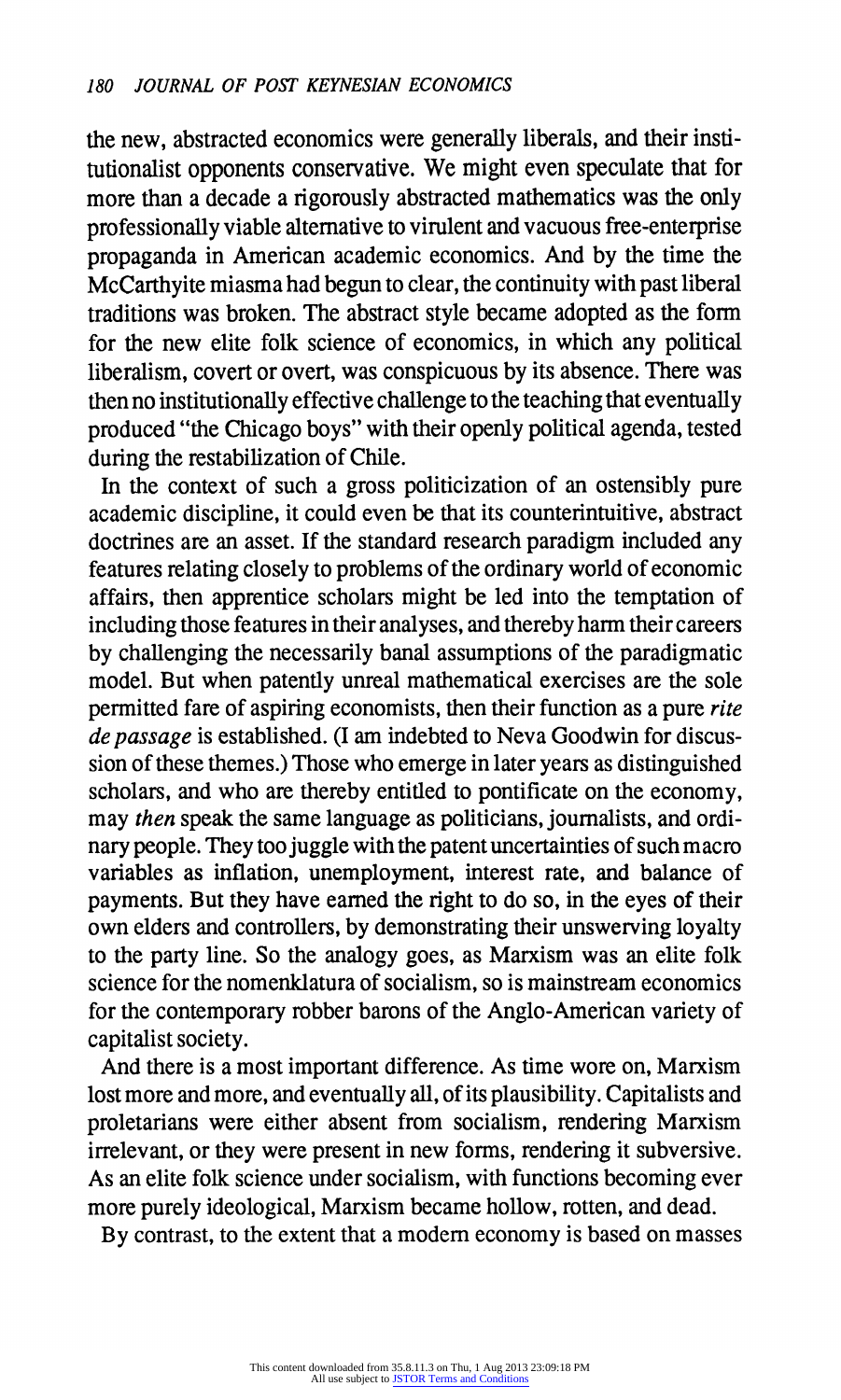**of individualistic profit-maximizers, large and small, then mainstream economics retains its plausibility; and then it can perform its elite folk science functions unchallenged. It functions by proxy as a popular folk science too; its relations to the aspirations of ordinary folk might be compared to those of theology for the religious. They do not need to understand itin detail, and still less to be involved in its disputes and uncertainties. All they need to know is that something is there, providing the answers for those on whom they rely to know and to keep control. Once so firmly established, the elite folk science can be pervasive through all policy debates, providing the ultimate rhetorical justification**  for any and all ill-founded partisan arguments. Thus, for example, **multilateral "free trade" and deregulated financial markets will claim**  "competitive equilibrium" for their pedigree, in spite of its obvious **inapplicability in both cases.** 

**So it would seem to be almost a circular argument, that a discipline functions as an elite folk science so long as there is some elite folk that needs it for a science. But as things work out in history, the circle eventually becomes a spiral. Elite folk sciences come and go, and are argued for and against on the whole spectrum of reasons. Theology has not been the queen of the sciences for a very long time; and more recently the sun has set on the British empire, eventually rendering Oxford classics redundant. Even Science has been taking a hammering, on the political and philosophical fronts, perhaps partly because**  it has lost the internal élan and external protection that came with its **status as the leading anticlerical elite folk science. What of economics, in this perspective?** 

Among the most important determinants of the success of an elite folk science is its plausibility----that is, its coherence with the rest of the **socially constructed common-sense reality inhabited by its clientele and audiences. If it is finnly embedded in that cultural matrix, then it is invulnerable against competitors, even if its presuppositions echo the most banal elements of that culture, and its policy conclusions do not go much further. In the absence of effective alternatives, its wider supportive audience will stick with it as the best thing available. One of the greatest shifts in choice of elite folk science in our culture occurred in the seventeenth century, when the modernized, Christianized Aristotelian world system was displaced by a collection of "corpuscular" philosophies, all mutually inconsistent and each internally incoherent, and all lying rather too close for comfort to some notorious atheistic sources. Yet, in ways that are too complex to describe here, there was a**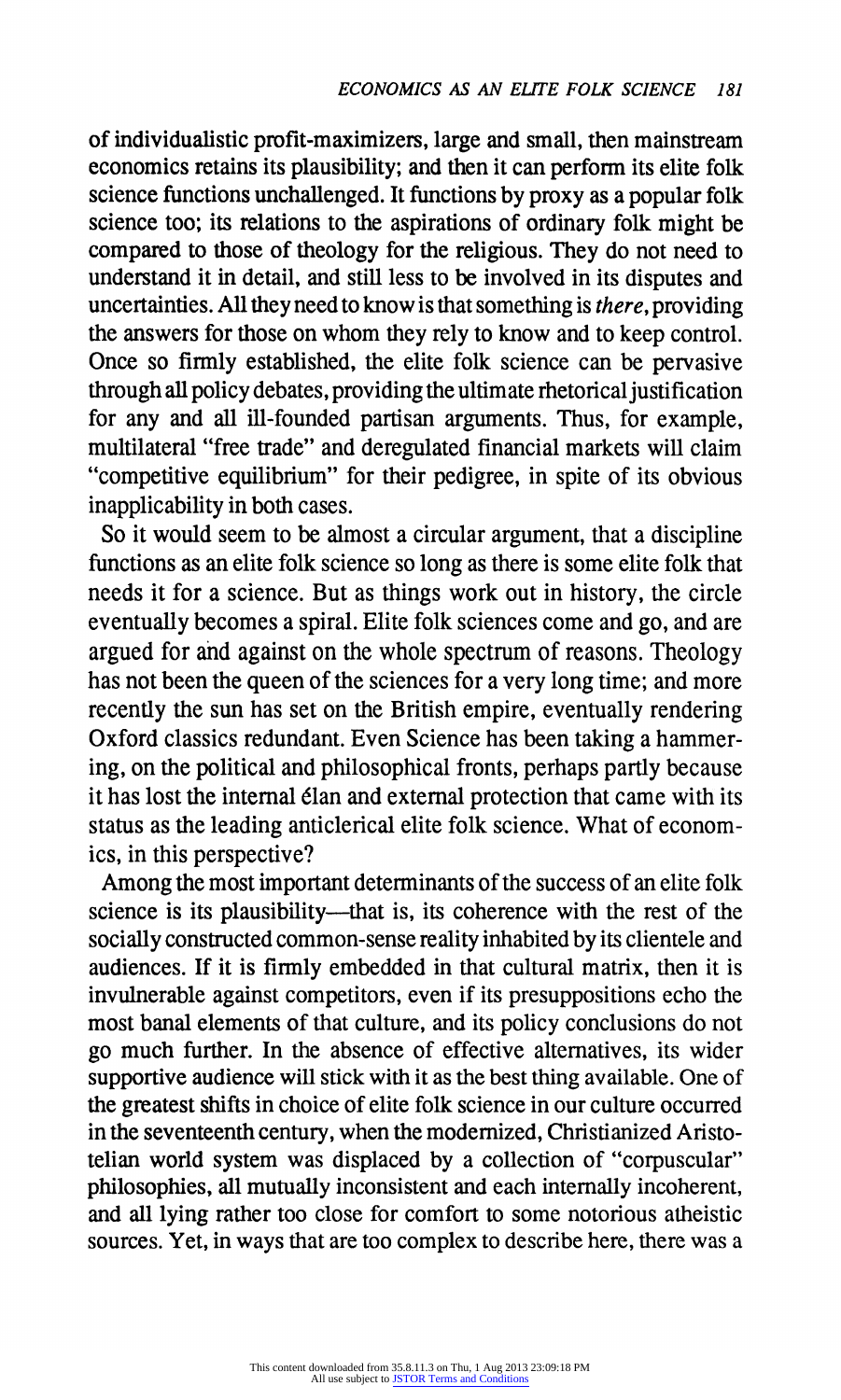**basic shift in educated common sense. At the beginning of the century, the "atomists" comprised asmall, motley crew, many of whom were put down as heretical. By the end, students were imbibing Gassendi, Descartes, and Galileo, ladies were reading abouthe plurality of worlds, and manners and morals were not noticeably corrupted thereby. Through that century, popular common sense was also changing, as plausibility ebbed out of the ancient arts, as alchemy and astrology, and (much more complex) witchcraft also. The decline of the elite Aristotelian humanized cosmos went roughly parallel with the decline of the popular enchanted cosmos. The story of that momentous epoch is still only imperfectly understood, but it serves as an important example of the interaction of elite and popular folk sciences, of their associated common-sense universes, and of the possibility of quite radical changes (Ravetz, 1990b).** 

**It could now be that we are coming into such a shift in plausibility (though on a smaller scale) that could affect economics as an elite folk science more rapidly than we might expect. In popular consciousness, we all live on "spaceship earth," on only one planet, with limited sources and limited sinks. The world of global envirornental policy now incorporates two assumptions as basic: nothing is certain, and nothing is "extemal." Any science that assumes certainty and relegates the most urgent problems to "extemalities"' will seem increasingly irrelevant and**  bizarre. Environmental accounting, even with all its enormous method**ological problems, is a recognition and implementation of the new emerging folk science, operating at both popular and elite levels, of "ecology." Ecological economists are now beginning to work with uncertainty, both in the applied and theoretical domains (Costanza and Cornwell, 1992; Drepper and Mansson, 1993).** 

**Parallel to the rise of the new environmental consciousness is the decline of modernism. This tendency can go in several directions, perhaps to the "green,"' valuing sentiment as an indicator of truth; or**  "postmodern," dismissing reality altogether; or "postnormal," establish**ing new roots in the practice of dialogue (Funtowicz and Ravetz, 1993). Whatever the outcome, the totem of Science, as a foundation for practical wisdom, loses its allure. All over the Western world, the traditional abstracted and mathematicized natural sciences, whose image fonned the model for mainstream economics, suffer from widespread disillusion and from the disinterest of their intended recruits. In economics, there is evidence that in the United States the mainstream has also passed its peak, in both quantitative growth and political**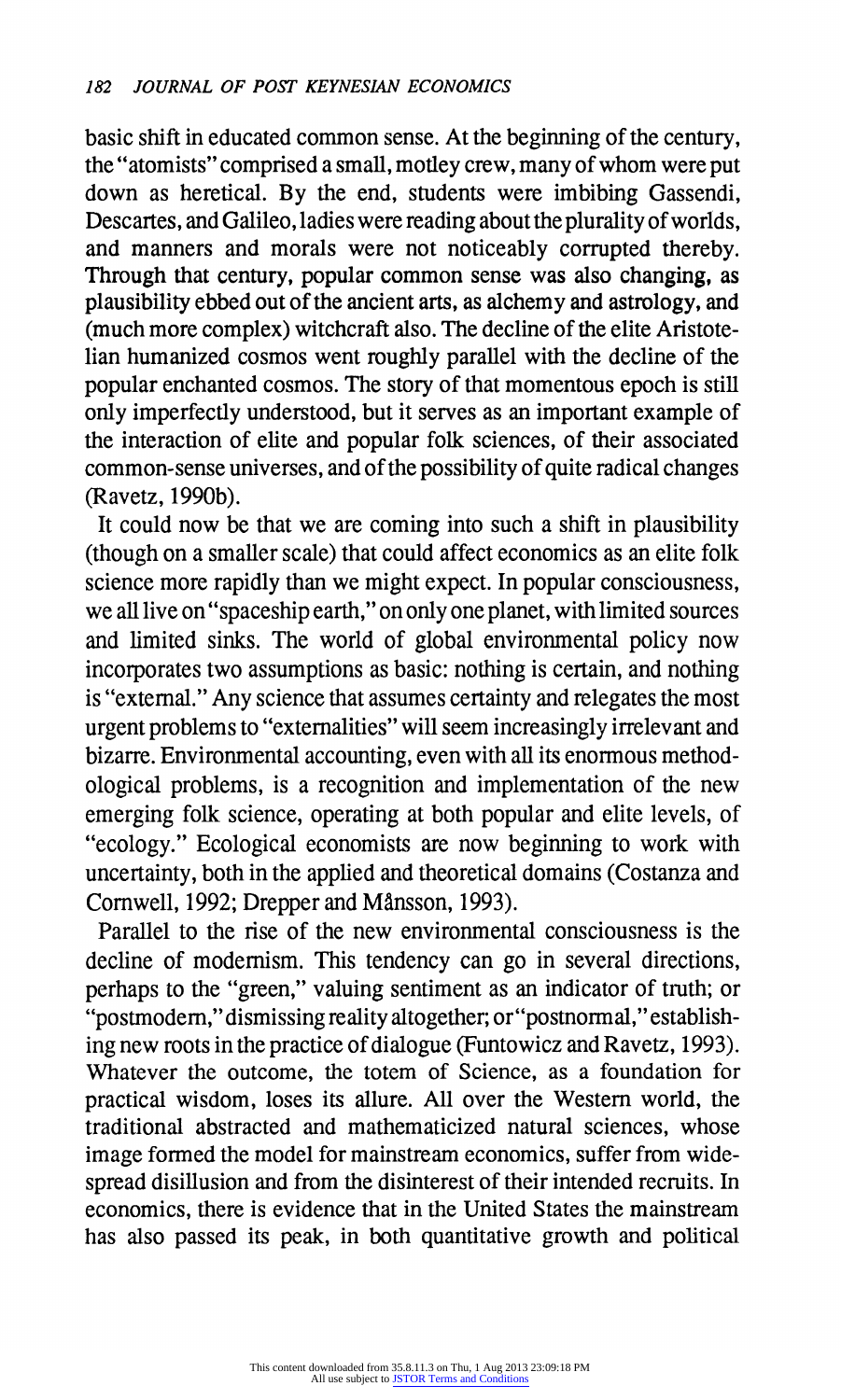**influence (Parker, 1993). It now becomes newsworthy that real decision makers use their intuition rather than the unreliable economic indexes (Bradsher, 1994). Constructive criticisms of mainstream economics are emerging, in which some genuine empirical content of important regularities is salvaged. But these studies are conducted in explicit opposition to the axiomatic assumptions of mainstream economics (including the independence of economic activity from institutions, and the perfect wisdom of decisionmakers), and also through the demolition**  of its pretensions to intellectual coherence of any sort (Ormerod, 1994).

**One of the great challenges of the craft of the intellectual historians is to imagine how educated people could once invest so much commitment and passion in issues that now seem quite meaningless. What these historians do (in the terms of this analysis) is to see how the peculiar doctrines could have had a vivid meaning as an elite folk science. And now that the special functions of mainstream economics as an elite folk science are in decline, it may occur, even sooner than we expect, that individuals who had been conditioned to perceive reality in tenns of its abstruse technicalities might look back upon their own earlier endeavors, and wonder how it could all have happened.** 

#### **REFERENCES**

**Arthur, B. "On Learning and Adaptation in the Economy." Stanford, May 25, 1992.** 

**Arthur, B. "Pandora's Marketplace." New Scientist, February 6, 1993, supplement "Complexity."** 

**Backhouse, R. A History of Modern Economic Analysis. Oxford: Blackwell, 1985.** 

**. Mathematics and the Axiomatization of General Equilibrium Theory. Uni**versity of Birmingham Department of Economics Discussion Paper No.91-09, 1991.

Bradsher, K. "Fed Turns to Psychology / Intuition Plays a Larger Role in Rates / **Banker's Intuition Fills in for Figures When Officials Weigh Interest-Rate Decsions." International Herald Tribune, March 1, 1994.** 

**Campbell, N.R. An Account of the Principles of Measurement and Calculation. London: Longmans, Green, 1928.** 

**Costanza, R., and Cornwell, L. "The 4P Approach to Dealing with Scientific Uncertainty." Environment, November 1992, 34 (9), 13-20, 42.** 

**Drepper, F.R., and MAnsson, B.A. "Intertemporal Valuation in an Unpredictable Environment." Ecological Economics, 1993, 7 (1), 19-67.** 

**Dow, S., and Hillard, J., eds. Keynes, Knowledge and Uncertainty. Aldershot, UK: Edward Elgar, 1994.** 

**EPA (U.S. Environmental Protection Agency). The Potential Effects of Global Environmental Change on the United States. Draft Report to Congress, 1988.** 

**Funtowicz, S.O., and Ravetz, J.R. Uncertainty and Quality in Science for Policy. Dordrecht: Kluwer Academic, 1990.**